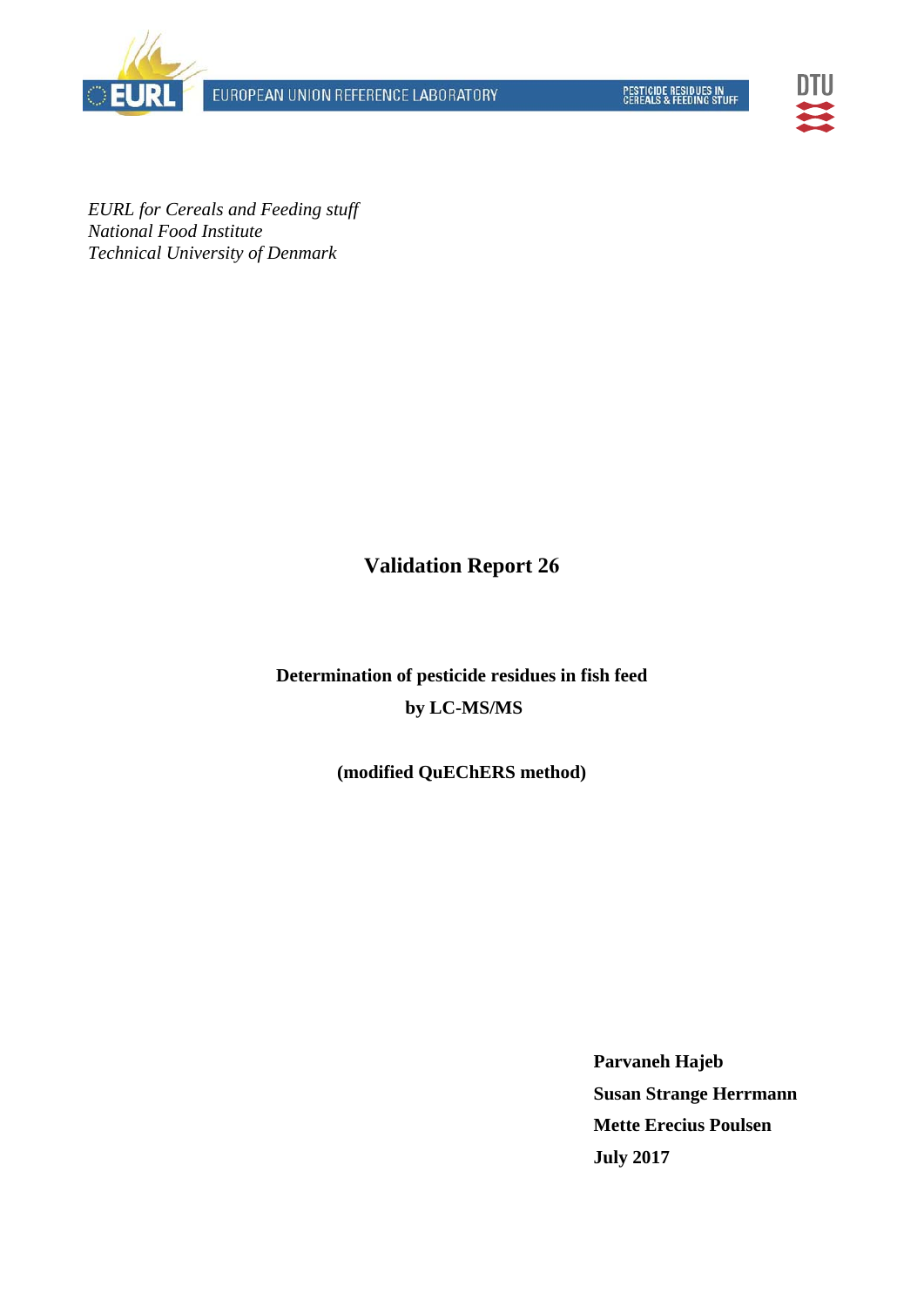## **CONTENT:**

| Appendix 2a. Recoveries, repeatability ( $RSDr$ ) and Limit of Quantification (LOQ) for pesticides |  |
|----------------------------------------------------------------------------------------------------|--|
| Appendix 2b. Recoveries, repeatability ( $RSDr$ ) and Limit of Quantification (LOQ) for pesticides |  |
| Appendix 3: Principles of the modified QuEChERS method for fish feed extraction 19                 |  |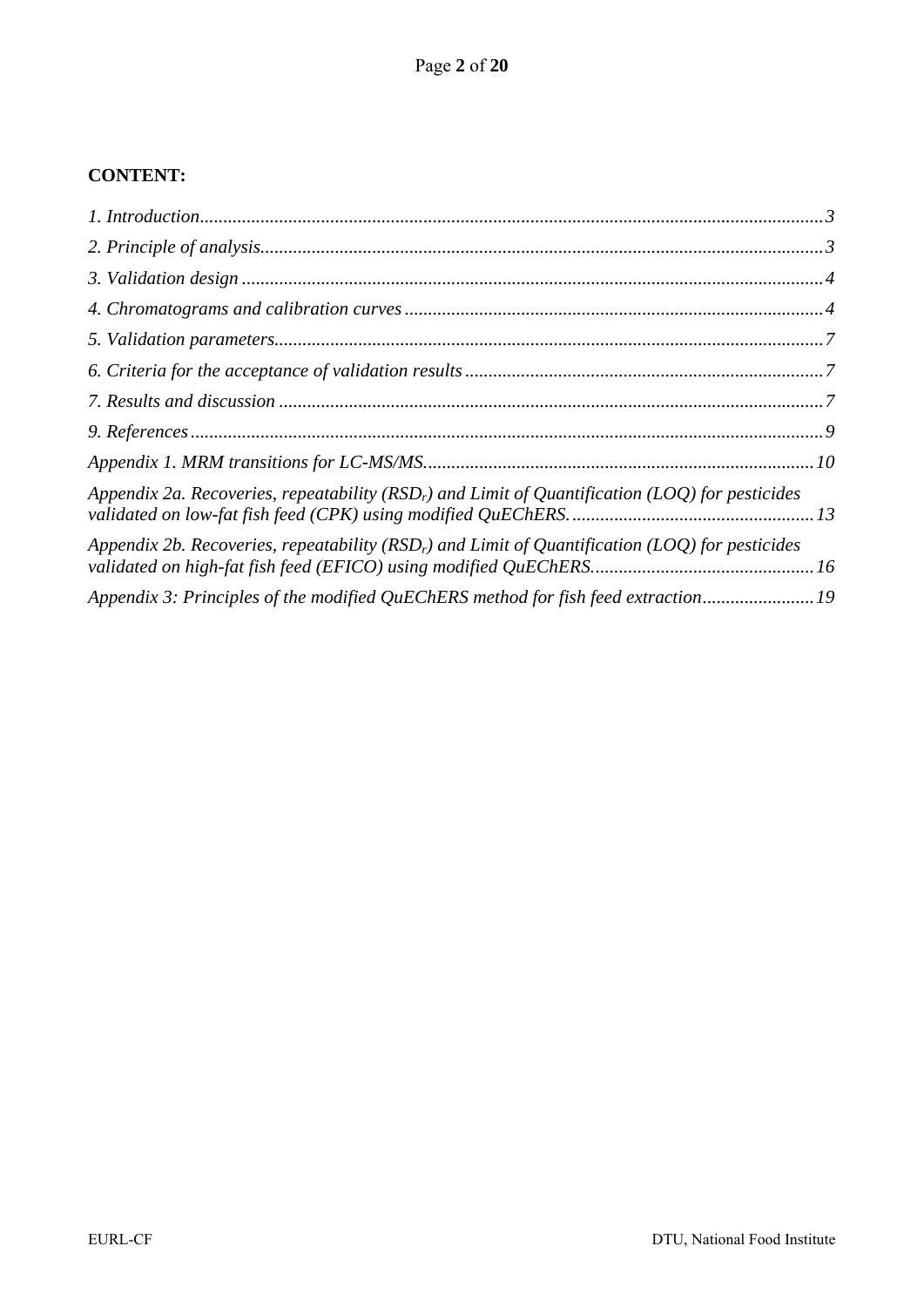# **1. Introduction**

This report describes the validation of a modified QuEChERS method for fish feed with high fat content combined with LC-MS/MS for 80 pesticides and metabolites and isomers of pesticides. The pesticides sought validated has been evaluated as relevant for fish feed because they may be used in the production of cereals and other matrices of plant origin which may be used in feed production. The aim of the validation was to achieve LOQs at 0.01 mg/kg or below. However fish feed is a complex matrix of high fat content an LOQ of 0.01 mg/kg or less may be difficult to achieve for some analytes.

# **2. Principle of analysis**

**Samples and sample preparation:** Samples of two different fish feed used for feeding salmon at different growth stages were used for the validation study. The feed samples consisted of pellets of 2mm size with 22.8% crude fat content (CPK15) and 8mm size with 33.6% crude fat content (EFICO).

The pellets were homogenized via cryo-milling (using liquid nitrogen) with sieve at 1.0 mm.

**Extraction:** The extraction procedure is outlined in appendix 3. The homogenized sample was first shaken with water and acetonitrile (in two steps), and a salt and buffer mixture was added and the sample was shaken again.

**Clean-up:** After centrifugation the supernatant was transferred to a clean tube and put in -80 degree freezer for minimum of one hour. When the extract was almost thawed, it was centrifuged and the supernatant was transferred to a tube containing 900 mg PSA and 900 mg MgSO<sub>4</sub> (first clean-up). After shaking and an additional centrifugation step, an aliquot of the supernatant was transferred to a tube containing EMR-lipid dSPE activated by water addition (Enhanced Matrix Removal (EMR) – Lipid). After shaking and another centrifugation step, the supernatant was transferred to a tube containing Final Polish (second step in the EMR-lipid clean-up procedure). After shaking and centrifugation, the "final extract" was diluted 1:1 with acetonitrile to obtain the same matrix concentration as in the matrix matched calibration standards.

### **Quantification and qualification:** The final extracts were analysed by LC-MS/MS.

The LC-MS/MS analysis was performed on a HP1100 liquid chromatograph (Agilent Technologies, Palo Alto, CA, USA) connected to a Micromass Quattro Ultima Triple Quadrupole Instrument. The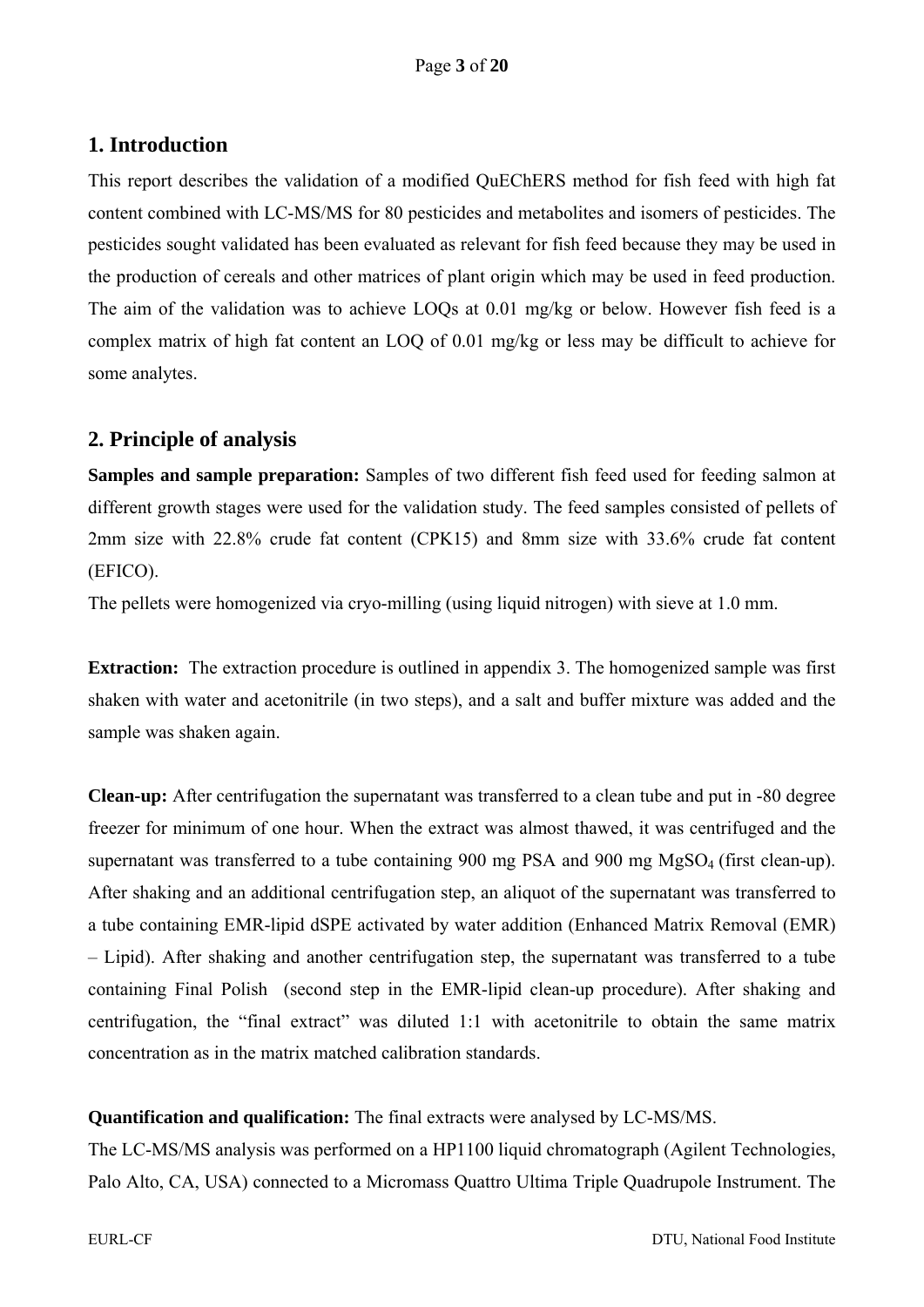analytes were separated on a reversed-phase column and detected by tandem mass spectrometry (MS/MS) by electrospray (ESI). All pesticides were ionised by ESI in positive mode and detected in the MRM mode. For each pesticide or metabolite a precursor ion and 2 product ions were employed, i.e. one product ion for quantification and one for qualification. The MRM transitions for the pesticides and degradation products sought validated are given in **Appendix 1**. Examples of chromatograms obtained are presented in **Figure 1 and 2**.

## **3. Validation design**

The method was sought validated for 80 pesticides and metabolites and isomers of pesticides in two different fish feed matrices, CPK-15 (medium fat content) and EFICO (high fat content). The compounds included in the study are listed in **Appendix 1**. The validation was performed on 5-6 replicates at each of the three spiking levels; 0.005, 0.01 and 0.05 mg/kg. A blank sample of each fish feed commodity was included. Individual validation was carried out for each type of fish feed.

### **4. Chromatograms and calibration curves**

The calibration curve was prepared by the analysis of each of the analytes at least 5 calibration levels, i.e. 0.0003, 0.001, 0.003, 0.01, 0.03 and 0.1 µg/ml. The calibration curves were in general best fitted to a linear curve. The quantification was performed from the mean of two bracketing calibration curves. The majority of the correlation coefficients (R) were higher or equal to 0.99, except for Spiroxamine (0.98), Kresoxim-methyl (0.96), DMF (0.98), Aldicarb sulfon (0.98), Fenthion oxon-sulfoxid (0.98), Oxadixyl (0.96), Fenamiphos sulphone (0.98), Iprovalicarb (0.97), Ethoprophos (0.97), Triflumuron (0.97), Phoxim (0.97).

Examples of calibration curves for LC-MS/MS are presented in **Figure 3 and 4**.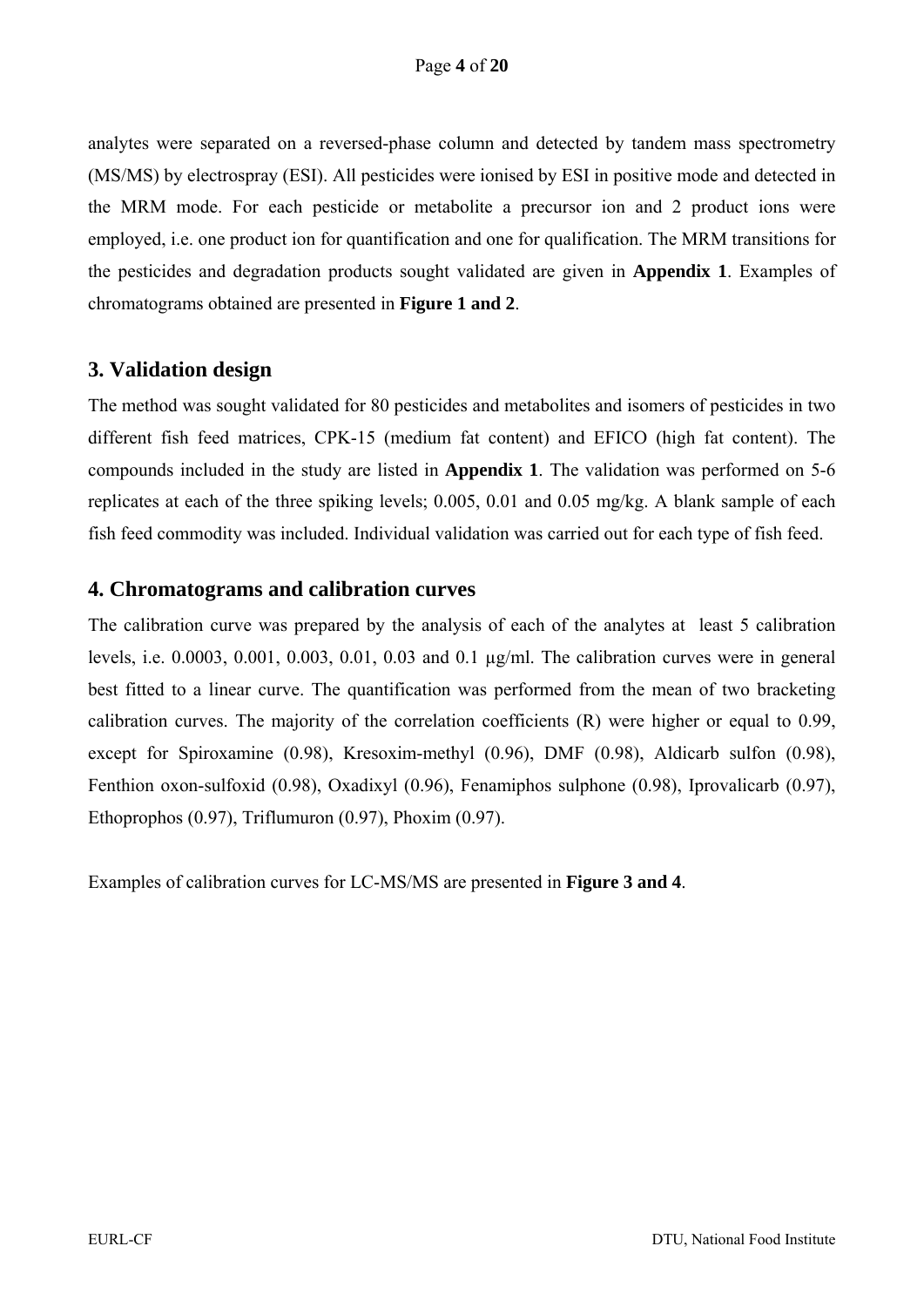

**Figure 1:** Examples of LC-MS/MS chromatograms demeton-S-methylsulfone in low-fat fish feed (CPK) obtained in positive mode when analysing extract spiked with 0.005 mg/kg. Both MRM transitions are shown for each pesticide.



**Figure 2:** Examples of LC-MS/MS chromatograms demeton-S-methylsulfone in high-fat fish feed (EFICO) obtained in positive mode when analysing extract spiked with 0.005 mg/kg. Both MRM transitions are shown for each pesticide.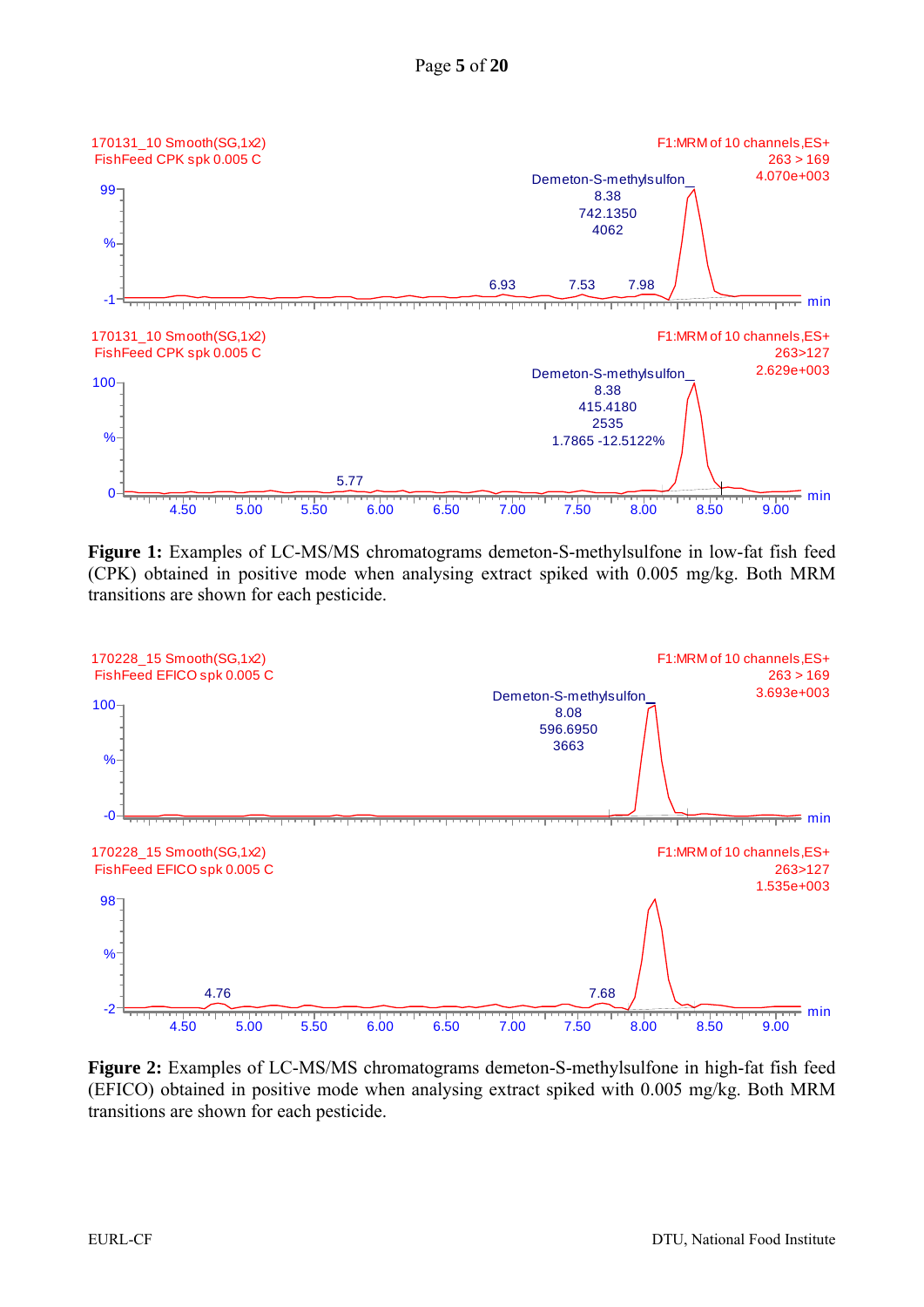

Figure 3. Examples of LC-MS/MS calibration curves for pirimicarb matrix matched low-fat fish feed (CPK) (concentrations from  $0.1$ - $0.0003 \mu$ g/ml).



**Figure 4.** Examples of LC-MS/MS calibration curves for demeton-S-methyl sulfone matrix matched high-fat fish feed (EFICO) (concentrations from 0.1-0.0003 µg/ml).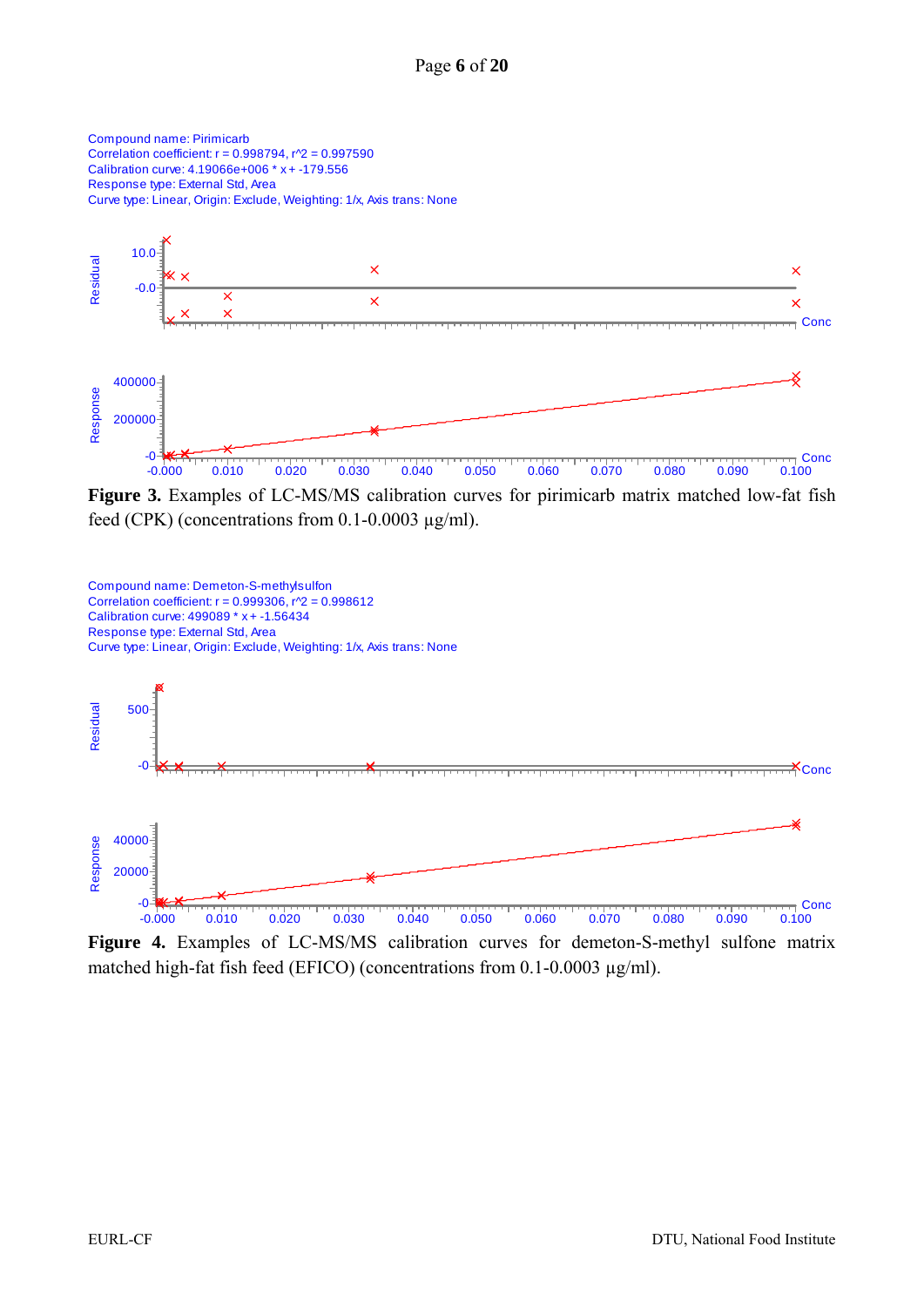## **5. Validation parameters**

#### **Accuracy – Recovery**

The accuracy was determined from recovery studies in which samples were spiked at three concentration levels (0.005 mg/kg, 0.01 mg/kg and 0.05 mg/kg) with the relevant pesticides, isomers and degradation products.

#### **Robustness**

The QuEChERS method has, in connection with the development of the method, been shown to be robust by Anastassiades et al.  $2003<sup>1</sup>$ .

### **Limit of quantification, LOQ**

The quantification limits (LOQ) was determined as the lowest spike level for which the acceptance criteria (se Section 6) was meet.

The obtained results including recovery and limit of quantification (LOQ) using low fat and high fat fish feeds as test material are presented in Appendix 2a and 2b, respectively.

## **6. Criteria for the acceptance of validation results**

For the pesticides to be accepted as validated the following criteria for precision and trueness must to be fulfilled:

1. The relative standard deviation of the repeatability should be  $\leq 20\%$ <sup>3</sup>.

2. The average relative recovery must be between 70 and  $120\%$ <sup>3</sup>.

If the above mentioned criteria have been meet, the quantification limits, LOQs is stated.

The analytical result is by default corrected for bias/recovery and the combined uncertainty is then given by:

$$
U_c = \sqrt{(RSD^2/n) + RSD^2}
$$

Where RSD is the repeatability uncertainty  $(RSD<sub>r</sub>)$ .

## **7. Results and discussion**

### **Validation on medium-fat fish feed (CPK)**

76 compounds were sought validated using the medium-fat fish feed (CPK) as test material when analyzing by LC-MS/MS and using the modified QuEChERS procedure outlined in Appendix 3 for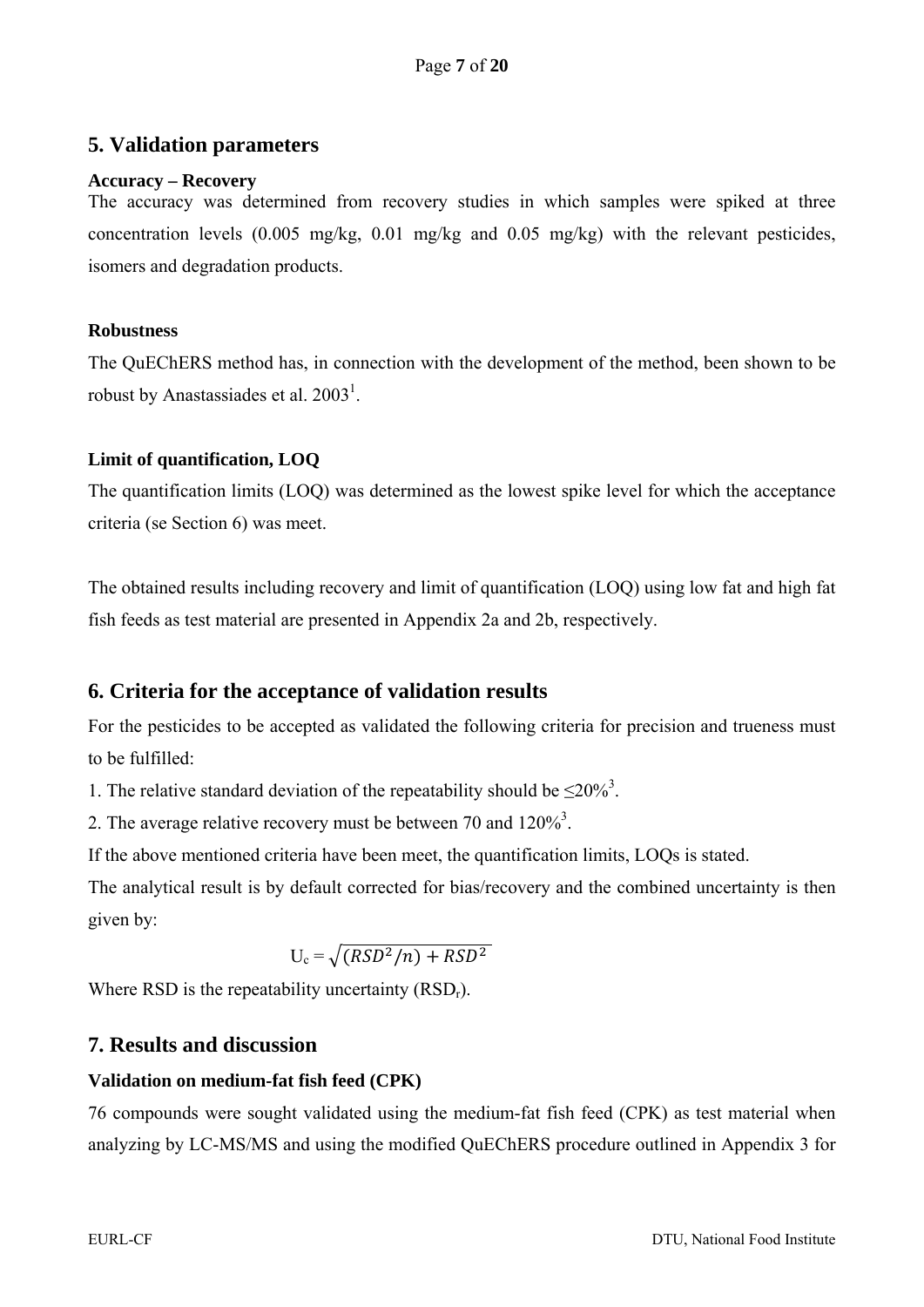extraction. 75 of these compounds were successfully validated. The validation results are presented in **Appendix 2a.** 

The LOQs were 0.005 for most compounds (45 compounds), though for 17 compounds (bixafen, carbofuran, cyprodinil, fenamiphos sulfoxide, flusilazole, isoproturon, linuron, lufenuron, methiocarb, methomyl, monocrotophos, phoxim, pirimiphos-methyl, pyraclostrobin, triflumuron, triticonazole, zoxamide) a LOQ of 0.01 mg/kg was obtained. For another 13 compounds (azinphos ethyl, carbaryl, cymiazol, diphenylamine, fenthion, fenthion sulfon, flufenoxuron, imidacloprid, metribuzin, paraoxon-methyl, pendimethalin, pyrimethanil, and resmethrin) an LOQ of 0.05 was obtained. Low recoveries were obtained for carbendazim (<50%), however the standard deviations (RSDr) were  $\leq 10\%$ . So identification and quantification is possible for carbendazim, but it was evaluated that the recoveries were too low to set an LOQ.

#### **Validation on high-fat fish feed (EFICO)**

69 compounds were sought validated using the high-fat fish feed (EFICO) as test material when analyzing by LC-MS/MS and using the modified QuEChERS procedure outlined in Appendix 3 for extraction. 59 of these compounds were successfully validated. The validation results are presented in **Appendix 2b.** 

The LOQs were 0.005 for most compounds (40 compounds), though for 9 compounds (fenamiphos sulfoxide, imazalil, linuron, mepanipyrim, oxamyl, pyrimethanil, spinozyn A, spinozyn D, thiodicarb) a LOQ of 0.01 mg/kg was obtained and for another 10 compounds (azinphos ethyl, carbaryl, cymiazol, fenthion, fenthion sulfon, imidacloprid, methomyl, monocrotophos, pirimiphosmethyl, thiophenat-methyl) an LOQ of 0.05 was obtained.

Fenazaquin, fenthion oxon-sulfon, flufenoxuron, hexythiazox, metribuzin, paraoxon-methyl, pyriproxyfen, resmethrin, thiabendazole, and zoxamide were not possible to validate using the modified QuEChERS and analysis by LC-MS/MS due to low recoveries (<50%) and high standard deviations ( $RSDr > 20$ ).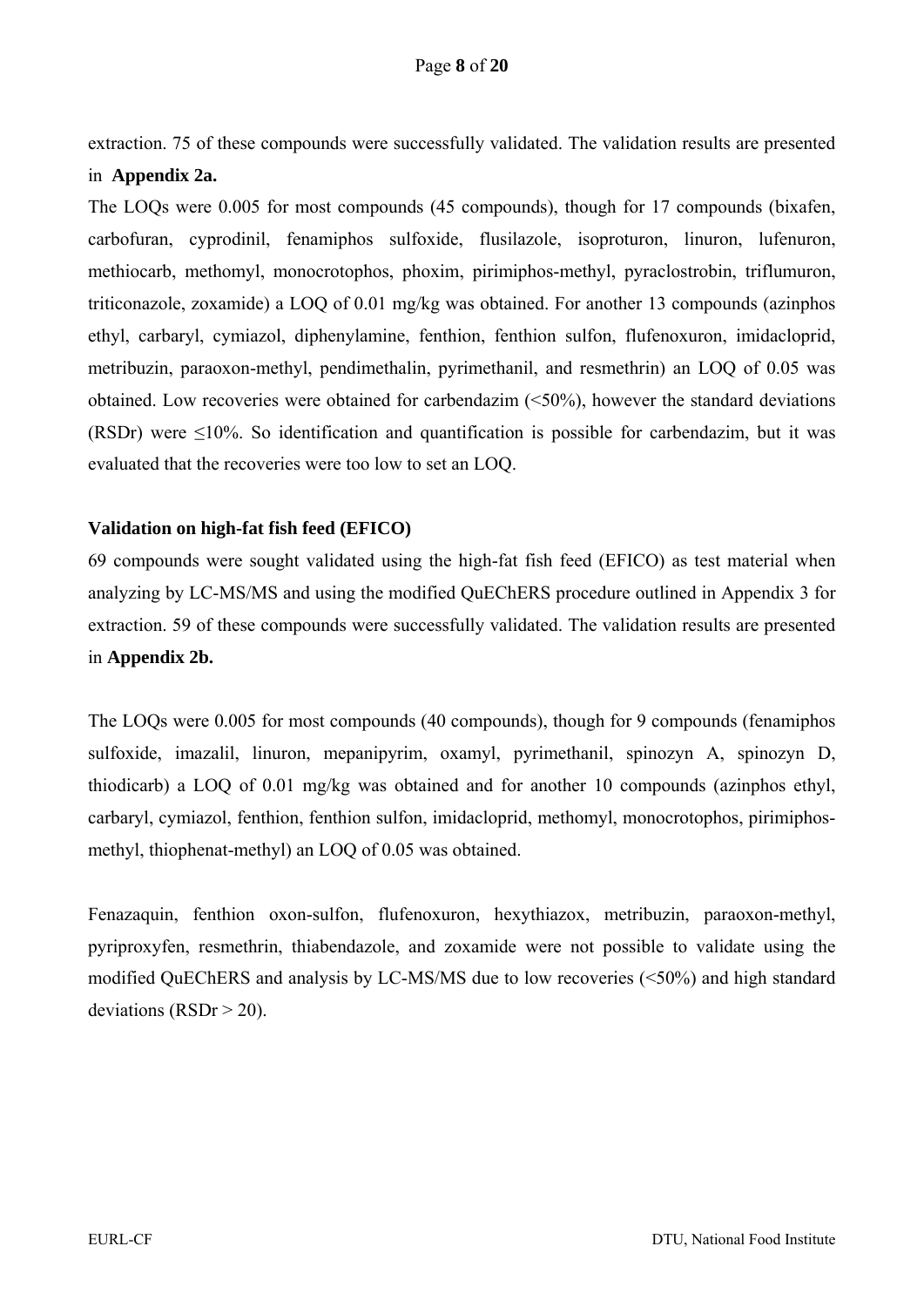## **9. References**

**1** EN 15662:2008. Foods of plant origin - Determination of pesticide residues using GC-MS and/or LC-MS/MS following acetonitrile extraction/partitioning and clean-up by dispersive SPE - QuEChERS-method

**2** DIRECTIVE 2006/77/EC: Amending Annex I to COMMISSION Directive 2002/32/EC of the European Parliament and of the Council as regards maximum levels for organochlorine compounds in animal feed.

**3** Method Validation and Quality Control Procedures for Pesticide Residue Analysis in Food and Feed, Document No SANCO/12571/2013, 01/01/2014, European Commission, Brussels, 2012.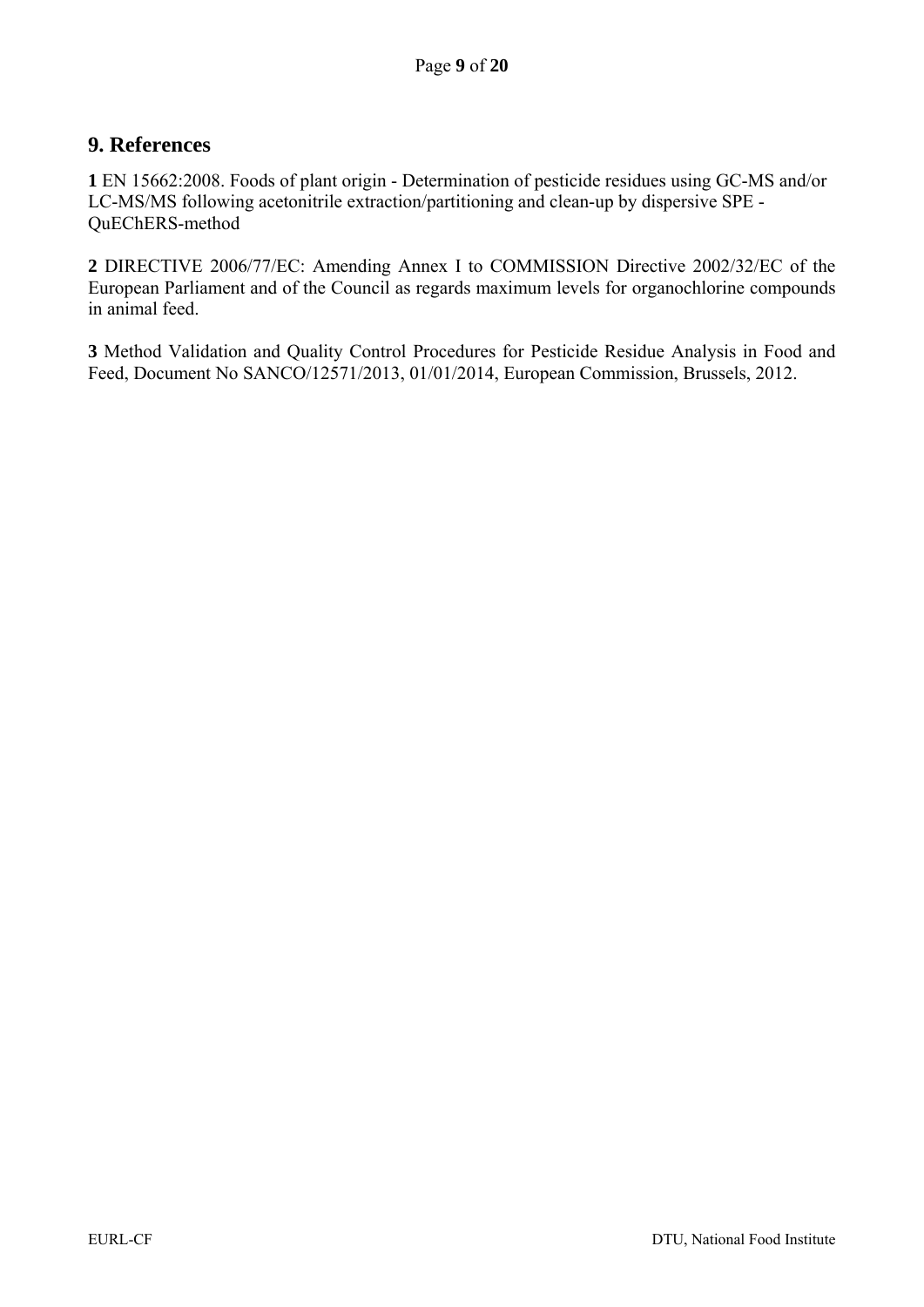# **Appendix 1. MRM transitions for LC-MS/MS.**

|                |                                     | <b>Retention</b><br>time | <b>Precursor</b><br>ion-1 | <b>Product</b><br>ion-1 | CV | CE | Precursor<br>ion-2 | <b>Product</b><br>ion-2 | CV     | CE |
|----------------|-------------------------------------|--------------------------|---------------------------|-------------------------|----|----|--------------------|-------------------------|--------|----|
| 1              | Acetamiprid                         | 9.36                     | 223                       | 126                     | 27 | 20 | 223                | 90                      | 27     | 35 |
| $\overline{2}$ | Aldicarb                            | 11.18                    | 213                       | 89                      | 29 | 13 | 213                | 116                     | 50     | 12 |
| 3              | Aldicarb sulfon                     | 7.64                     | 240.4                     | 148                     | 30 | 13 | 240.4              | 86.2                    | 21     | 21 |
| $\overline{4}$ | Azinphos-ethyl                      | 19.51                    | 346                       | 261                     | 50 | 21 | 346                | 233                     | 10     | 20 |
| 5              | <b>Bixafen</b>                      | 19.2                     | 414                       | 394                     | 45 | 20 | 414                | 266                     | 45     | 35 |
| 6              | Bupirimate                          | 19.35                    | 317                       | 166                     | 27 | 23 | 317                | 108                     | 25     | 25 |
| 7              | Buprofezin                          | 22.33                    | 306                       | 201                     | 10 | 11 | 306                | 106.2                   | 10     | 23 |
| 8              | Cadusafos                           | 21.8                     | 271.3                     | 159                     | 50 | 13 | 271.3              | 97                      | 50     | 40 |
| 9              | Carbaryl                            | 13.58                    | 219.3                     | 145                     | 29 | 13 | 219.3              | 127.2                   | 29     | 37 |
| 10             | Carbendazim                         | 10.27                    | 191.93                    | 160.05                  | 55 | 18 | 191.93             | 132.3                   | 30     | 29 |
| 11             | Carbetamide                         | 11.73                    | 237                       | 192                     | 30 | 10 | 237                | 118                     | 30     | 50 |
| 12             | Carbofuran                          | 12.12                    | 222                       | 165                     | 10 | 10 | 222                | 123                     | 20     | 20 |
| 13             | Clofentezin                         | 21.69                    | 303                       | 138                     | 20 | 20 | 303                | 102.1                   | 20     | 20 |
| 14             | Coumaphos                           | 20.05                    | 363.1                     | 227                     | 10 | 21 | 363.1              | 307                     | 10     | 16 |
| 15             | Cymiazol                            | 10.1                     | 219.2                     | 144.1                   | 20 | 37 | 219.2              | 171                     | 20     | 37 |
| 16             | Cyprodinil                          | 21.2                     | 226                       | 93                      | 16 | 33 | 226                | 77.2                    | 16     | 40 |
| 17             | Demeton-S-methyl                    | 12.39                    | 231                       | 89                      | 21 | 5  | 231                | 61.3                    | $20\,$ | 25 |
| 18             | Demeton-S-methylsulfon              | 7.87                     | 263                       | 169                     | 55 | 15 | 263                | 127                     | 45     | 28 |
| 19             | Desmethyl-Pirimicarb                | 10.3                     | 225                       | 72.3                    | 22 | 21 | 225                | 168.1                   | 22     | 15 |
| 20             | Diethyl-m-toluamid, N,N-,<br>(DEET) | 14.12                    | 192                       | 119                     | 10 | 20 | 192                | 91.2                    | 10     | 30 |
| 21             | Dimethomorph                        | 16.73                    | 388                       | 301                     | 45 | 20 | 388                | 165                     | 23     | 30 |
| 22             | Dimoxystrobin                       | 19.55                    | 328                       | 116                     | 41 | 20 | 328                | 206                     | 41     | 10 |
| 23             | Diphenylamine                       | 19.35                    | 170                       | 93.1                    | 25 | 20 | 170                | 151.9                   | 25     | 20 |
| 24             | Epoxiconazole                       | 18.6                     | 330                       | 121                     | 45 | 23 | 330                | 91                      | 45     | 41 |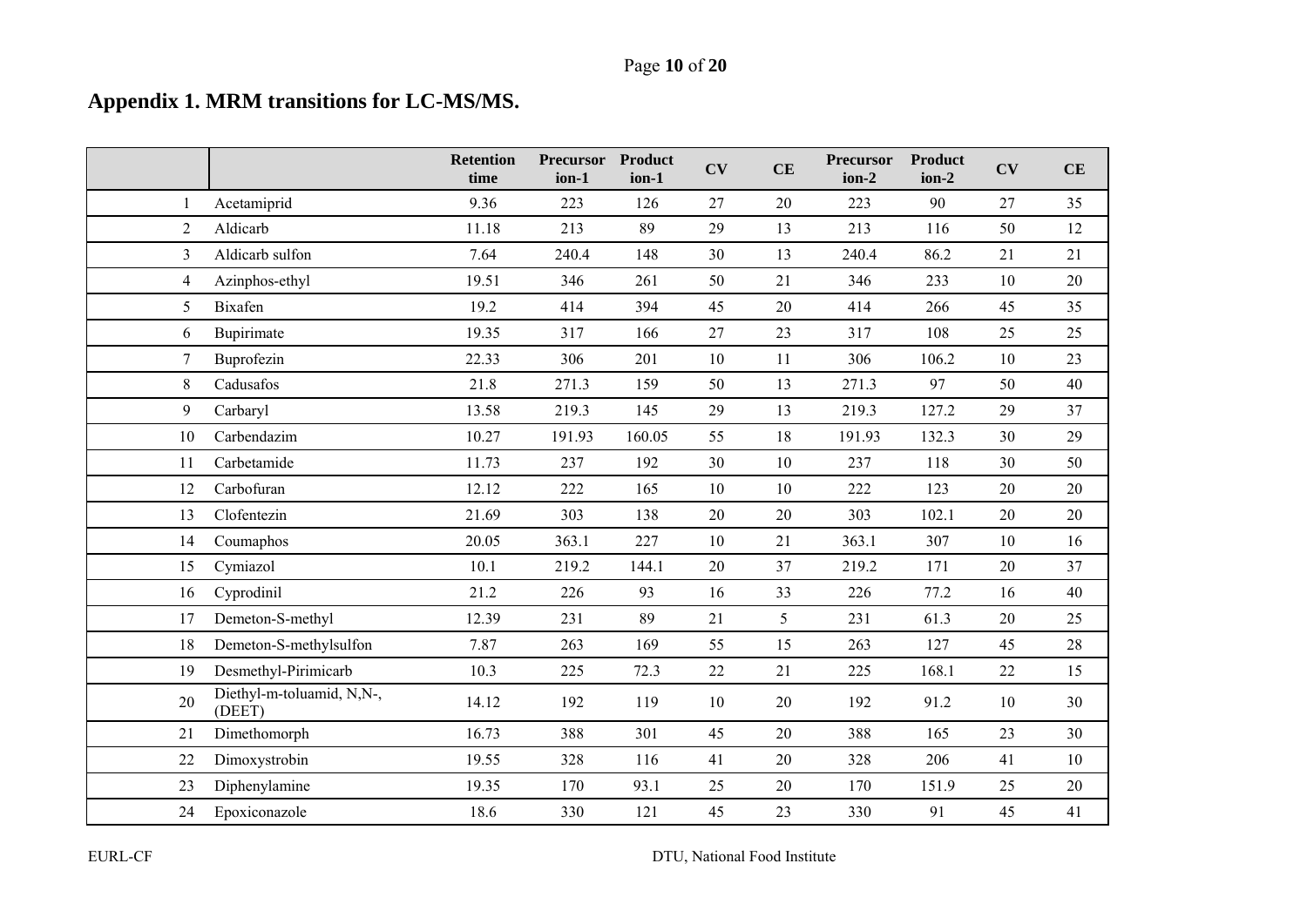Page **11** of **20**

| 25 | Ethoprophos            | 19.28 | 243   | 97    | 50     | 23 | 243   | 131   | 50     | 31     |
|----|------------------------|-------|-------|-------|--------|----|-------|-------|--------|--------|
| 26 | Fenamiphos             | 18.93 | 304   | 217.1 | 31     | 23 | 304   | 202   | 31     | 33     |
| 27 | Fenamiphos sulfone     | 13.37 | 336   | 188   | 50     | 31 | 336   | 266   | 50     | 23     |
| 28 | Fenamiphos sulfoxide   | 12.88 | 320   | 171   | 50     | 13 | 320   | 292   | 50     | 40     |
| 29 | Fenazaquin             | 25.07 | 307   | 161.2 | 55     | 17 | 307   | 131.1 | 52     | 14     |
| 30 | Fenoxycarb             | 20.29 | 302.3 | 88.2  | 42     | 31 | 302.3 | 116.2 | 42     | 31     |
| 31 | Fenthion               | 20.96 | 279   | 169.1 | 25     | 20 | 279   | 247.1 | 25     | 20     |
| 32 | Fenthion oxon          | 17.03 | 263   | 231   | 20     | 30 | 263   | 216   | $20\,$ | 15     |
| 33 | Fenthion oxon-sulfon   | 9.8   | 295   | 217   | 33     | 20 | 295   | 104.1 | 33     | 20     |
| 34 | Fenthion oxon-sulfoxid | 9.41  | 279   | 264   | 20     | 15 | 279   | 104   | 20     | 20     |
| 35 | Fenthion sulfon        | 14.24 | 311   | 125   | 25     | 20 | 311   | 108.9 | 25     | 20     |
| 36 | Fenthion sulfoxid      | 13.61 | 295   | 279.7 | 25     | 15 | 295   | 108.9 | 25     | 20     |
| 37 | Flufenoxuron           | 24.06 | 489.6 | 158.1 | 22     | 13 | 489.6 | 141   | 22     | 40     |
| 38 | Flusilazole            | 19.23 | 316   | 247.1 | $20\,$ | 17 | 316   | 165.1 | 51     | $20\,$ |
| 39 | Hexythiazox            | 22.78 | 353   | 228   | 45     | 11 | 353   | 168   | 45     | 27     |
| 40 | Imazalil               | 16    | 297.4 | 159.2 | 29     | 21 | 297.4 | 201.2 | 29     | 20     |
| 41 | Imidacloprid           | 8.69  | 256   | 209   | 21     | 15 | 256   | 175   | $20\,$ | 20     |
| 42 | Iprovalicarb           | 17.76 | 321   | 119.1 | 45     | 17 | 321   | 91.2  | 45     | 48     |
| 43 | Isoproturon            | 14.68 | 207   | 72.2  | 38     | 23 | 207   | 165.2 | 17     | 13     |
| 44 | Linuron                | 17.31 | 249   | 160.2 | 21     | 21 | 249   | 182.2 | 21     | 13     |
| 45 | Lufenuron              | 22.43 | 511   | 158.1 | 33     | 21 | 511   | 141   | 33     | 41     |
| 46 | Malaoxon               | 12.38 | 315   | 127   | 48     | 10 | 315   | 99.1  | 33     | 21     |
| 47 | Mepanipyrim            | 18.39 | 224   | 106.1 | 17     | 23 | 224   | 77.27 | 17     | 38     |
| 48 | Metalaxyl              | 14.42 | 280   | 220.1 | 52     | 11 | 280   | 160.1 | 52     | 22     |
| 49 | Methiocarb             | 17.36 | 243.4 | 169.3 | 30     | 13 | 243.4 | 121.2 | 30     | 21     |
| 50 | Methomyl               | 8.1   | 163   | 106.2 | 29     | 13 | 163   | 88.3  | 29     | 5      |
|    | Metribuzin             | 12.56 | 215   | 187.1 | 52     | 23 | 215   | 84.3  | 21     | 20     |
| 51 |                        |       |       |       |        |    |       |       |        |        |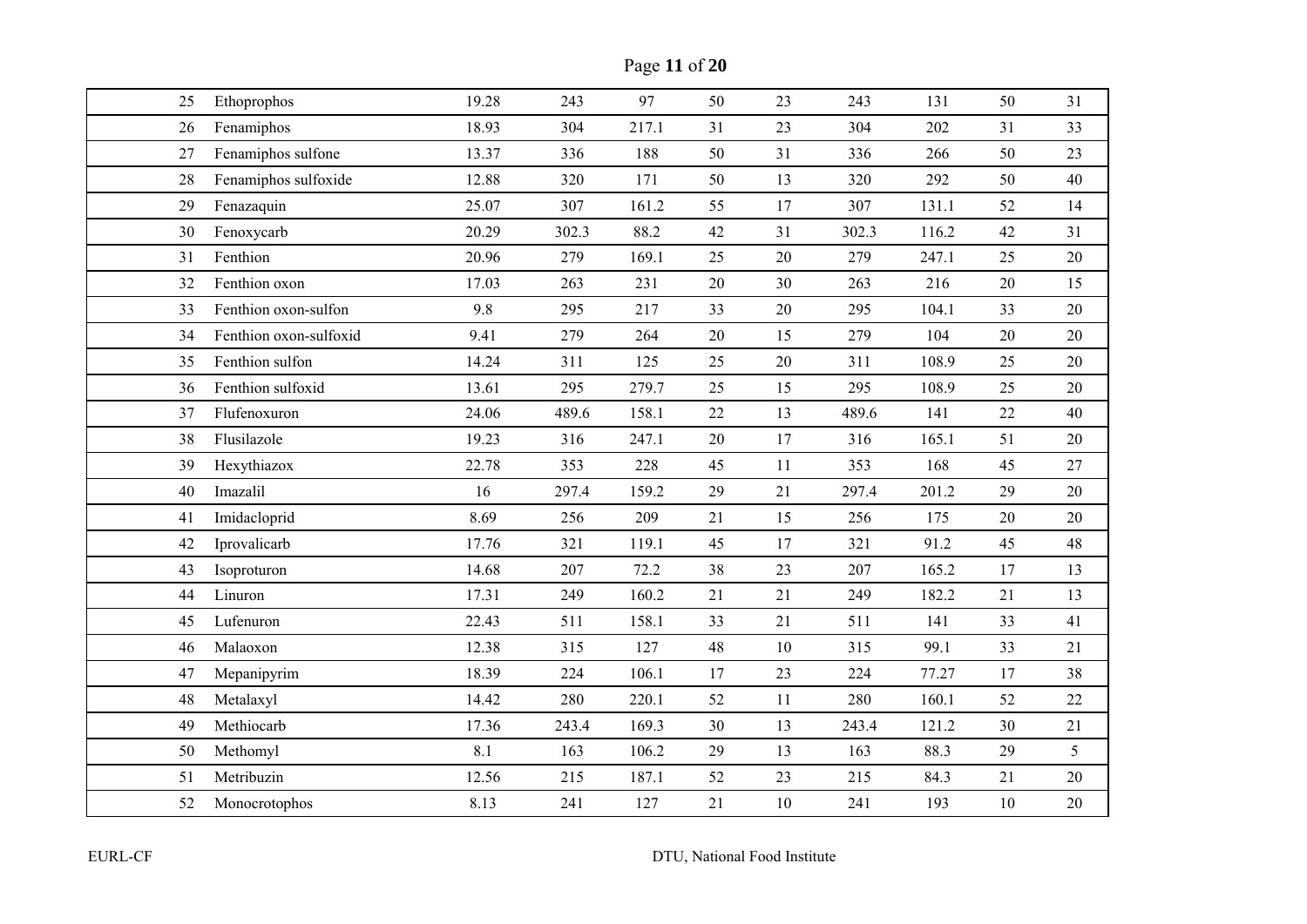Page **12** of **20**

| 53 | Oxadixyl                | 10.72 | 279   | 219.1 | 17     | 17     | 279   | 132.1 | 17     | 30    |
|----|-------------------------|-------|-------|-------|--------|--------|-------|-------|--------|-------|
| 54 | Oxamyl                  | 7.64  | 237.4 | 72.4  | 21     | 13     | 237.4 | 90.3  | 21     | $8\,$ |
| 55 | Oxydemeton methyl       | 7.71  | 247   | 169   | 33     | 10     | 247   | 127   | 18     | 25    |
| 56 | Paclobutrazole          | 18.05 | 294.3 | 70.2  | 20     | 31     | 294.3 | 125.2 | 20     | 31    |
| 57 | Paraoxon-methyl         | 11.23 | 265   | 202   | 51     | 35     | 265   | 127   | 40     | 19    |
| 58 | Pendimethalin           | 23.55 | 282   | 212   | 33     | 10     | 282   | 194   | 33     | 10    |
| 59 | Phoxim                  | 21.27 | 299   | 77.1  | 10     | 23     | 299   | 115   | 17     | 17    |
| 60 | Pirimicarb              | 13.59 | 239   | 72.1  | 25     | 16     | 239   | 182.3 | 25     | 14    |
| 61 | Pirimiphos-methyl       | 21.72 | 306   | 164   | 20     | 20     | 306   | 108   | 20     | 20    |
| 62 | Prothioconazole-desthio | 19.72 | 312   | 70    | 50     | 35     | 314   | 127   | 50     | 35    |
| 63 | Pyraclostrobin          | 20.17 | 388   | 194   | 24     | 11     | 388   | 163   | 24     | 25    |
| 64 | Pyrazophos              | 14.36 | 374   | 222   | 50     | 21     | 388   | 194   | 50     | 33    |
| 65 | Pyrimethanil            | 15.88 | 200   | 107   | 30     | 25     | 200   | 82.2  | 33     | 27    |
| 66 | Pyriproxyfen            | 22.89 | 322   | 96    | 55     | $20\,$ | 322   | 185   | 27     | 23    |
| 67 | Resmethrin              | 25.01 | 339   | 171.1 | 55     | 15     | 339   | 143   | 35     | 23    |
| 68 | Spinozyn A              | 21.72 | 733   | 142   | 30     | 20     | 733   | 98    | 30     | 20    |
| 69 | Spinozyn D              | 22.59 | 746.5 | 142   | 30     | 40     | 746.5 | 98.2  | 30     | 45    |
| 70 | Spiroxamine             | 17.86 | 298   | 144   | 51     | 20     | 298   | 100.2 | 35     | 30    |
| 71 | Tebufenpyrad            | 22.08 | 334.5 | 147   | 55     | 23     | 334.5 | 117   | 55     | 30    |
| 72 | Thiabendazole           | 11.24 | 201.8 | 175   | 45     | 24     | 201.8 | 131.2 | 45     | 29    |
| 73 | Thiacloprid             | 10.21 | 253   | 126   | 10     | 23     | 253   | 186   | 10     | 40    |
| 74 | Thiodicarb              | 13.88 | 355   | 88    | 27     | 15     | 355   | 108   | 27     | 15    |
| 75 | Thiophenat-Methyl       | 12.59 | 343   | 151   | 50     | 20     | 343   | 93    | 50     | 40    |
| 76 | Triazophos              | 18.77 | 314   | 119   | 42     | 40     | 314   | 162   | 42     | 13    |
| 77 | Tricyclazole            | 11.16 | 190   | 163   | 50     | 21     | 190   | 136   | 50     | 27    |
| 78 | Triflumuron             | 20.57 | 359   | 155.9 | 21     | 25     | 359   | 139   | $20\,$ | 30    |
| 79 | Triticonazole           | 19.82 | 318   | 70.3  | $22\,$ | 15     | 318   | 125   | 22     | 25    |
| 80 | Zoxamide                | 21.21 | 336.4 | 187   | 36     | 40     | 336.4 | 159   | 36     | 20    |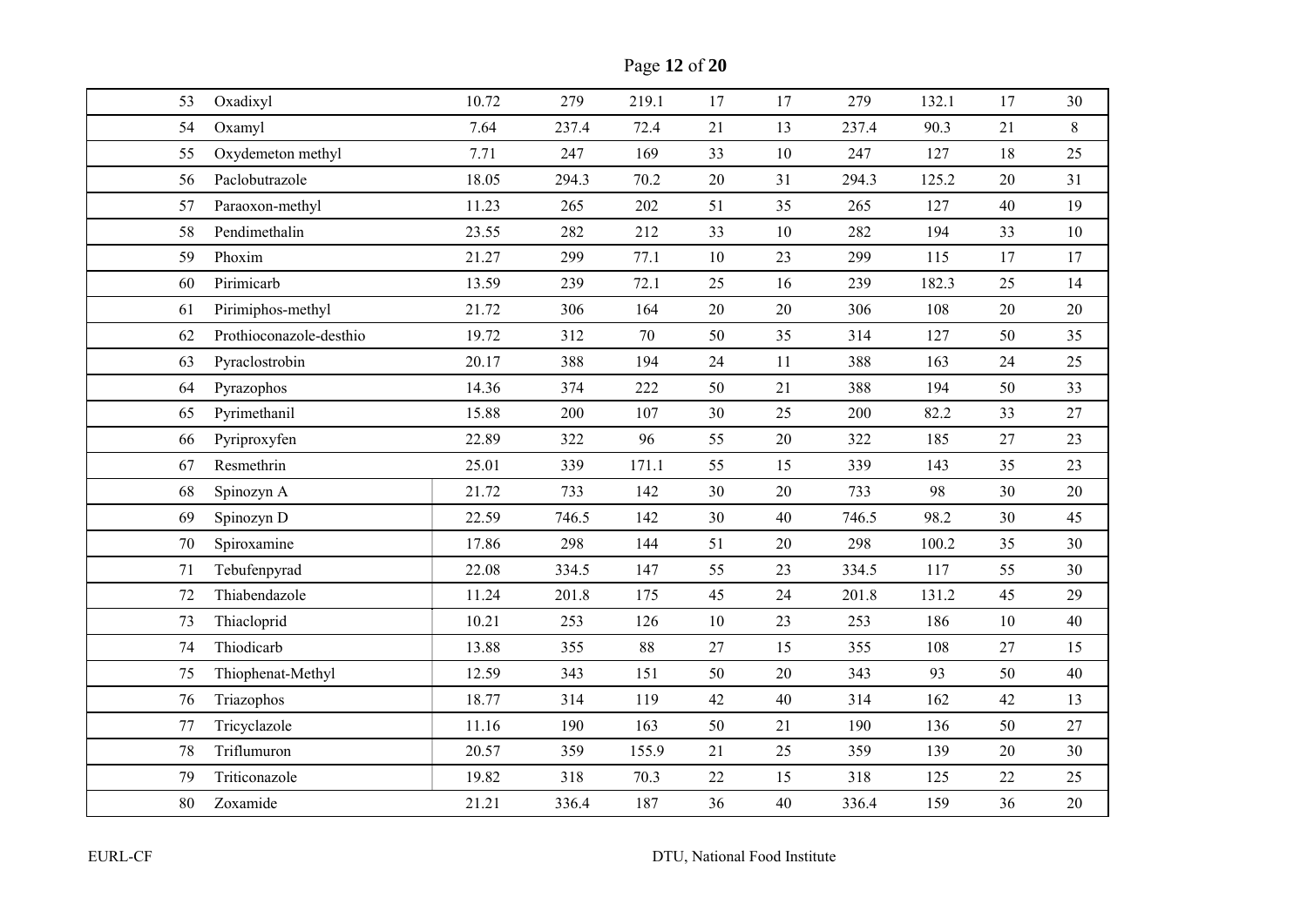#### Page **13** of **20**

# Appendix 2a. Recoveries, repeatability (RSD<sub>r</sub>) and Limit of Quantification (LOQ) for pesticides validated on low-fat fish feed **(CPK) using modified QuEChERS.**

*Numbers in italic is outside 70-120% recovery or above 20% RSD* 

|                        | Spike<br>level<br>mg/kg<br>0.005 |                        |                                | Spike<br>level<br>mg/kg<br>0.01 |                |                                | Spike<br>level<br>mg/kg<br>0.05 |                |                                |            |
|------------------------|----------------------------------|------------------------|--------------------------------|---------------------------------|----------------|--------------------------------|---------------------------------|----------------|--------------------------------|------------|
|                        | Recovery,<br>%                   | RSDr,<br>$\frac{0}{0}$ | <b>Combined</b><br>uncertainty | Recovery,<br>%                  | RSDr,<br>%     | <b>Combined</b><br>uncertainty | Recovery,<br>%                  | RSDr,<br>$\%$  | <b>Combined</b><br>uncertainty | <b>LOQ</b> |
| Acetamiprid            | 99                               | 20                     | 22                             | 97                              | 11             | 12                             | 96                              | $\overline{7}$ | 8                              | 0.005      |
| Aldicarb               | 97                               | 20                     | 21                             | 103                             | 9              | 9                              | 98                              | 4              | 4                              | 0.005      |
| Aldicarb sulfon        | 85                               | 11                     | 12                             | 105                             | 8              | 9                              | 111                             | 8              | 8                              | 0.005      |
| Azinphos ethyl         | 94                               | 35                     | 37                             | 110                             | 45             | 49                             | 102                             | 9              | 10                             | 0.05       |
| <b>Bixafen</b>         | 107                              | 26                     | 28                             | 103                             | 12             | 12                             | 100                             | 10             | 11                             | 0.01       |
| <b>Bupirimate</b>      | 102                              | 10                     | 11                             | 110                             | 3              | 4                              | 96                              | $\overline{7}$ | 8                              | 0.005      |
| Buprofezin             | 88                               | 4                      | 4                              | 75                              | 5              | 5                              | 70                              | 5              | 6                              | 0.005      |
| Cadusafos              | 94                               | 8                      | 9                              | 93                              | 12             | 13                             | 90                              | 9              | 10                             | 0.005      |
| Carbaryl               | 113                              | 41                     | 45                             | 117                             | 32             | 35                             | 95                              | 15             | 16                             | 0.05       |
| Carbendazim            | 55                               | 10                     | 10                             | 43                              | 3              | 3                              | 36                              | 6              | $\overline{7}$                 |            |
| Carbetamide            | 105                              | 11                     | 12                             | 100                             | $\overline{7}$ | 8                              | 95                              | 7              | 8                              | 0.005      |
| Carbofuran             | 95                               | 35                     | 39                             | 109                             | 3              | 3                              | 113                             | 6              | 6                              | 0.01       |
| Clofentezin            | 108                              | 20                     | 21                             | 86                              | 5              | 6                              | 74                              | $\overline{7}$ | $\overline{7}$                 | 0.005      |
| Coumaphos              | 111                              | 15                     | 16                             | 106                             | $\overline{7}$ | $\overline{7}$                 | 105                             | 6              | 6                              | 0.005      |
| Cymiazol               | 64                               | 78                     | 84                             | 49                              | 110            | 119                            | 85                              | 8              | 8                              | 0.05       |
| Cyprodinil             | 70                               | 35                     | 37                             | 61                              | 12             | 13                             | 67                              | 6              | 6                              | 0.01       |
| <b>DEET</b>            | 108                              | 9                      | $\boldsymbol{9}$               | 97                              | 5              | 5                              | 93                              | 6              | 6                              | 0.005      |
| Demeton-S-methylsulfon | 93                               | $\overline{4}$         | 5                              | 90                              | $\overline{7}$ | $\overline{7}$                 | 91                              | 3              | 3                              | 0.005      |
| Desmethyl pirimicarb   | 91                               | 11                     | 12                             | 91                              | 4              | 5                              | 89                              | $\overline{2}$ | $\overline{2}$                 | 0.005      |
| Dimethomorph           | 112                              | 10                     | 10                             | 105                             | 10             | 11                             | 102                             | $\overline{7}$ | $\overline{7}$                 | 0.005      |
| Dimoxystrobin          | 114                              | 21                     | 22                             | 107                             | 10             | 11                             | 106                             | 7              | $\overline{7}$                 | 0.005      |
| Diphenylamin           |                                  |                        |                                |                                 |                |                                | 82                              | 4              | 4                              | 0.05       |
| Epoxiconazole          | 115                              | 14                     | 15                             | 95                              | 7              | 7                              | 92                              | 3              | 4                              | 0.005      |
| Ethoprophos            | 104                              | 10                     | 10                             | 95                              | 5              | 6                              | 96                              | 8              | 9                              | 0.005      |

EURL-CF DTU, National Food Institute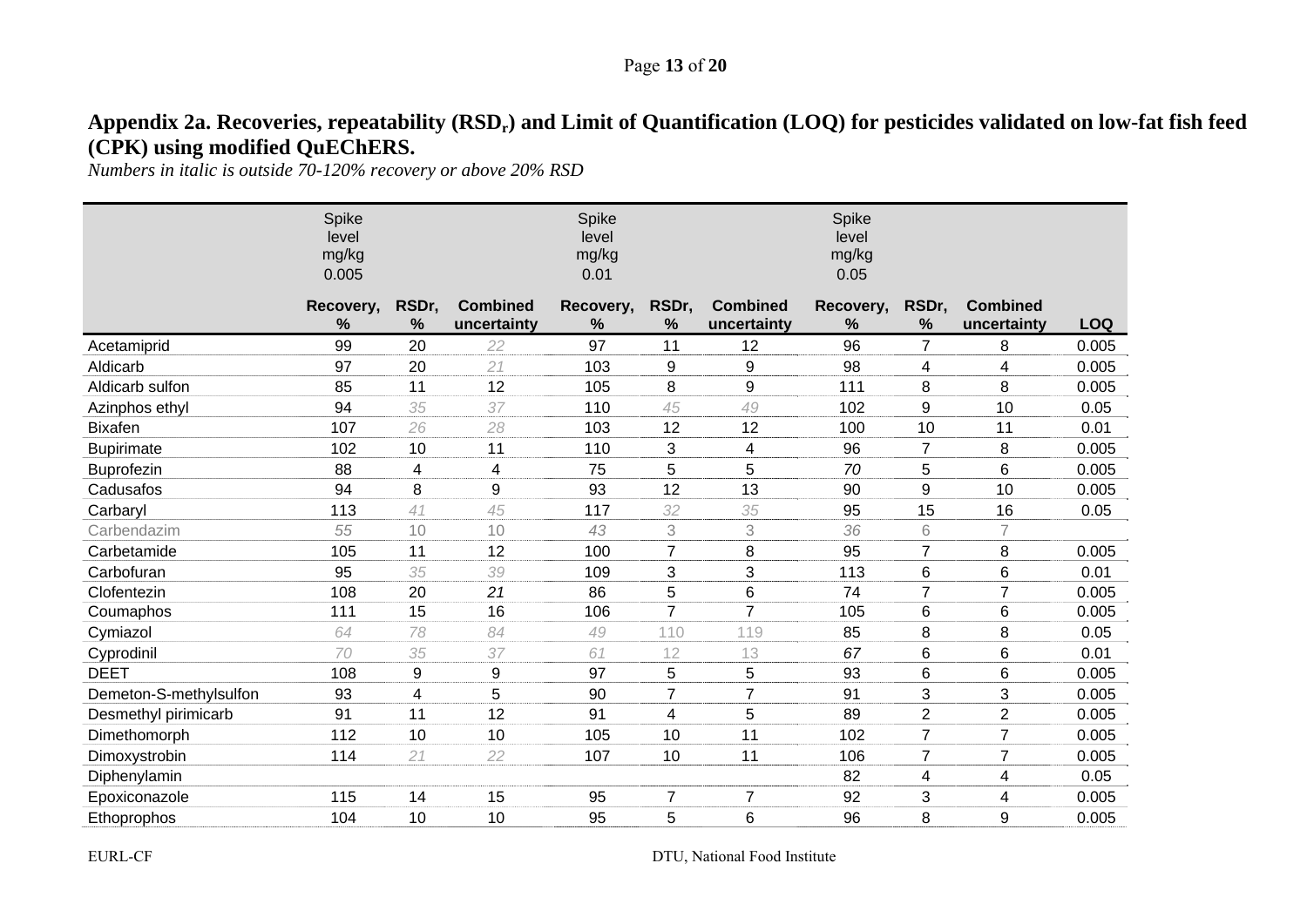| Page 14 of 20 |  |  |  |
|---------------|--|--|--|
|---------------|--|--|--|

| Fenamiphos              | 94  | 5              | 5              | 86  | 4              | 5                        | 82  | 4                       | 5                        | 0.005 |
|-------------------------|-----|----------------|----------------|-----|----------------|--------------------------|-----|-------------------------|--------------------------|-------|
| Fenamiphos sulfoxide    | 89  | 23             | 25             | 75  | $\overline{7}$ | $\overline{7}$           | 76  | $\overline{7}$          | 8                        | 0.01  |
| Fenamiphos sulphone     | 98  | 14             | 15             | 106 | 9              | 10                       | 102 | 17                      | 19                       | 0.005 |
| Fenazaquin              | 104 | 9              | 10             | 81  | 11             | 12                       | 63  | 11                      | 12                       | 0.005 |
| Fenoxycarb              | 101 | $\overline{7}$ | 8              | 93  | 11             | 12                       | 92  | 10                      | 10                       | 0.005 |
| Fenthion                | 26  | 245            | 265            | 76  | 32             | 34                       | 93  | 10                      | 11                       | 0.05  |
| Fenthion oxon-sulfoxid  | 83  | 20             | 21             | 86  | 8              | 8                        | 81  | $\overline{7}$          | 8                        | 0.005 |
| Fenthion sulfon         |     |                |                |     |                |                          | 98  | $\boldsymbol{9}$        | 10                       | 0.05  |
| Fenthion sulfoxid       | 100 | 13             | 14             | 88  | 8              | 9                        | 82  | $\overline{7}$          | $\overline{7}$           | 0.005 |
| Flufenoxuron            | 91  | 28             | 30             | 68  | 32             | 34                       | 84  | $\boldsymbol{9}$        | 10                       | 0.05  |
| Flusilazole             | 91  | 26             | 28             | 98  | 8              | 8                        | 95  | 6                       | $\overline{7}$           | 0.01  |
| Hexythiazox             | 72  | 20             | 22             | 78  | 9              | 10                       | 73  | 8                       | 9                        | 0.005 |
| Imidacloprid            | 56  | 30             | 32             | 68  | 36             | 39                       | 78  | 15                      | 16                       | 0.05  |
| Iprovalicarb            | 102 | 8              | 9              | 119 | 10             | 11                       | 106 | 10                      | 11                       | 0.005 |
| Isoproturon             | 133 | 94             | 101            | 92  | 4              | $\overline{\mathcal{A}}$ | 92  | 4                       | $\overline{\mathcal{A}}$ | 0.01  |
| Linuron                 | 107 | 50             | 55             | 84  | 20             | 21                       | 98  | 12                      | 13                       | 0.01  |
| Lufenuron               | 93  | 27             | 29             | 103 | 18             | 19                       | 107 | 17                      | 19                       | 0.01  |
| Malaoxon                | 100 | 4              | 5              | 98  | 4              | 5                        | 99  | 3                       | 3                        | 0.005 |
| Mepanipyrim             | 84  | 12             | 13             | 81  | 6              | 6                        | 76  | 5                       | 6                        | 0.005 |
| Metalaxyl               | 103 | $\overline{7}$ | 8              | 93  | 5              | 5                        | 86  | 5                       | 5                        | 0.005 |
| Methiocarb              | 68  | 50             | 54             | 88  | 10             | 11                       | 89  | 4                       | 4                        | 0.01  |
| Methomyl                | 77  | 33             | 36             | 92  | 14             | 15                       | 101 | 10                      | 11                       | 0.01  |
| Metribuzin              | 28  | 157            | 170            | 79  | 86             | 93                       | 103 | 10                      | 11                       | 0.05  |
| Monocrotophos           | 68  | 20             | 22             | 74  | 19             | 20                       | 82  | $\overline{7}$          | $\overline{7}$           | 0.01  |
| Oxadixyl                | 97  | 20             | 21             | 103 | 9              | $\boldsymbol{9}$         | 98  | $\overline{\mathbf{4}}$ | 4                        | 0.005 |
| Oxamyl                  | 81  | 12             | 13             | 96  | 19             | 20                       | 84  | 15                      | 16                       | 0.005 |
| Oxydemeton methyl       | 68  | 10             | 11             | 61  | 8              | 8                        | 61  | 4                       | 4                        | 0.005 |
| Paclobutrazole          | 92  | 11             | 12             | 97  | 9              | 10                       | 90  | $\overline{7}$          | 8                        | 0.005 |
| Paraoxon-methyl         | 69  | 59             | 63             | 112 | 23             | 25                       | 97  | 11                      | 11                       | 0.05  |
| Pendimethalin           | 43  | 94             | 101            | 52  | 36             | 39                       | 58  | 6                       | $\overline{7}$           | 0.05  |
| Phoxim                  | 93  | 26             | 28             | 112 | 13             | 14                       | 108 | 19                      | 20                       | 0.01  |
| Pirimicarb              | 101 | $6\phantom{1}$ | $\overline{7}$ | 96  | 3              | 3                        | 89  | $\overline{2}$          | $\overline{2}$           | 0.005 |
| Pirimiphos-methyl       | 87  | 56             | 61             | 80  | 11             | 12                       | 84  | 5                       | 5                        | 0.01  |
| Prothioconazole-desthio | 72  | 14             | 16             | 79  | 14             | 16                       | 85  | 4                       | 4                        | 0.005 |
| Pyraclostrobin          | 86  | 33             | 35             | 94  | 6              | $\overline{7}$           | 96  | 3                       | 3                        | 0.01  |
| Pyrazophos              | 110 | $\overline{7}$ | 8              | 101 | 5              | $6\phantom{1}6$          | 96  | 6                       | $\overline{7}$           | 0.005 |

EURL-CF DTU, National Food Institute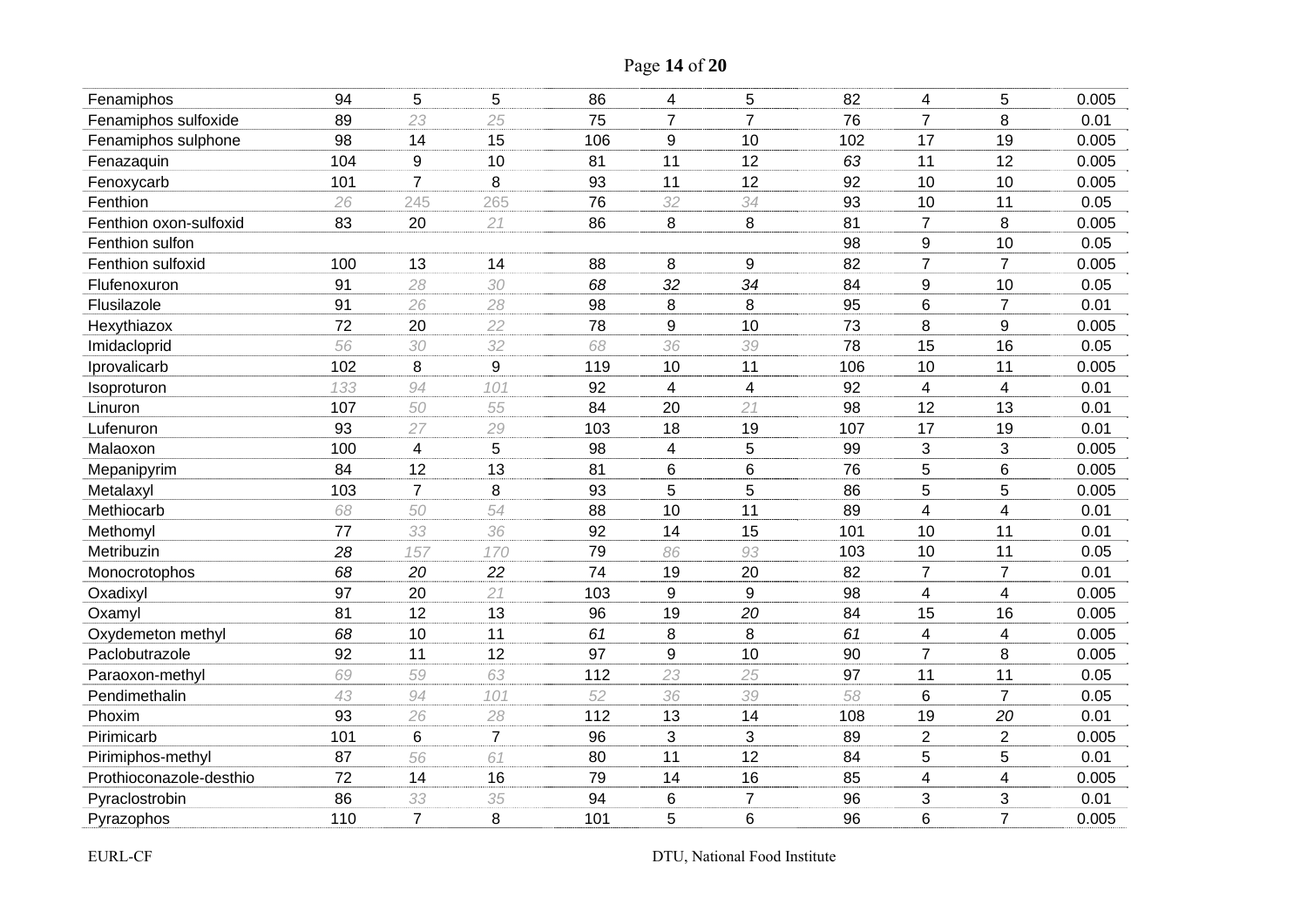| Page 15 of 20 |  |  |  |
|---------------|--|--|--|
|---------------|--|--|--|

| Pyrimethanil      | 59  | 70 | 76 | 60  | 19 | 21 | 75  | 6              | $\overline{\phantom{a}}$ | 0.05  |
|-------------------|-----|----|----|-----|----|----|-----|----------------|--------------------------|-------|
| Pyriproxyfen      | 88  | 7  | 8  | 86  | 27 | 29 | 75  | 11             | 12                       | 0.005 |
| Resmethrin        |     |    |    | 65  | 27 | 29 | 75  | 11             | 12                       | 0.05  |
| Spinozyn A        | 104 | 15 | 16 | 93  | 10 | 10 | 86  | 10             | 11                       | 0.005 |
| Spinozyn D        | 107 | 13 | 14 | 99  | 6  | ⇁  | 91  | 4              | 4                        | 0.005 |
| Spiroxamine       | 123 |    |    | 123 | 5  | 6  | 122 | $\overline{2}$ | 3                        | 0.005 |
| Tebufenpyrad      | 93  | 10 | 11 | 93  | 5  | 5  | 87  | 9              | 9                        | 0.005 |
| Thiabendazole     | 50  | 9  | 10 | 44  | 9  | 10 | 46  | 8              | 8                        | 0.005 |
| Thiacloprid       | 93  | 17 | 18 | 85  | 5  | 5  | 87  | 4              | 4                        | 0.005 |
| Thiodicarb        | 55  | 14 | 16 | 61  | 10 | 10 | 52  | 10             | 11                       | 0.005 |
| Thiophenat-Methyl | 83  | 20 | 21 | 76  | 16 | 18 | 78  | 13             | 14                       | 0.005 |
| Triazophos        | 101 | 11 | 12 | 96  | 8  | 9  | 95  | 2              | 2                        | 0.005 |
| Tricyclazole      | 65  | 12 | 13 | 58  | 4  | 4  | 56  | 4              | 4                        | 0.005 |
| Triflumuron       | 96  | 23 | 24 | 107 | 13 | 14 | 86  | 11             | 12                       | 0.01  |
| Triticonazole     | 69  | 57 | 61 | 79  | 13 | 14 | 82  | 7              | 7                        | 0.01  |
| Zoxamide          | 91  | 21 | 23 | 96  | 10 | 11 | 88  | 6              | 6                        | 0.01  |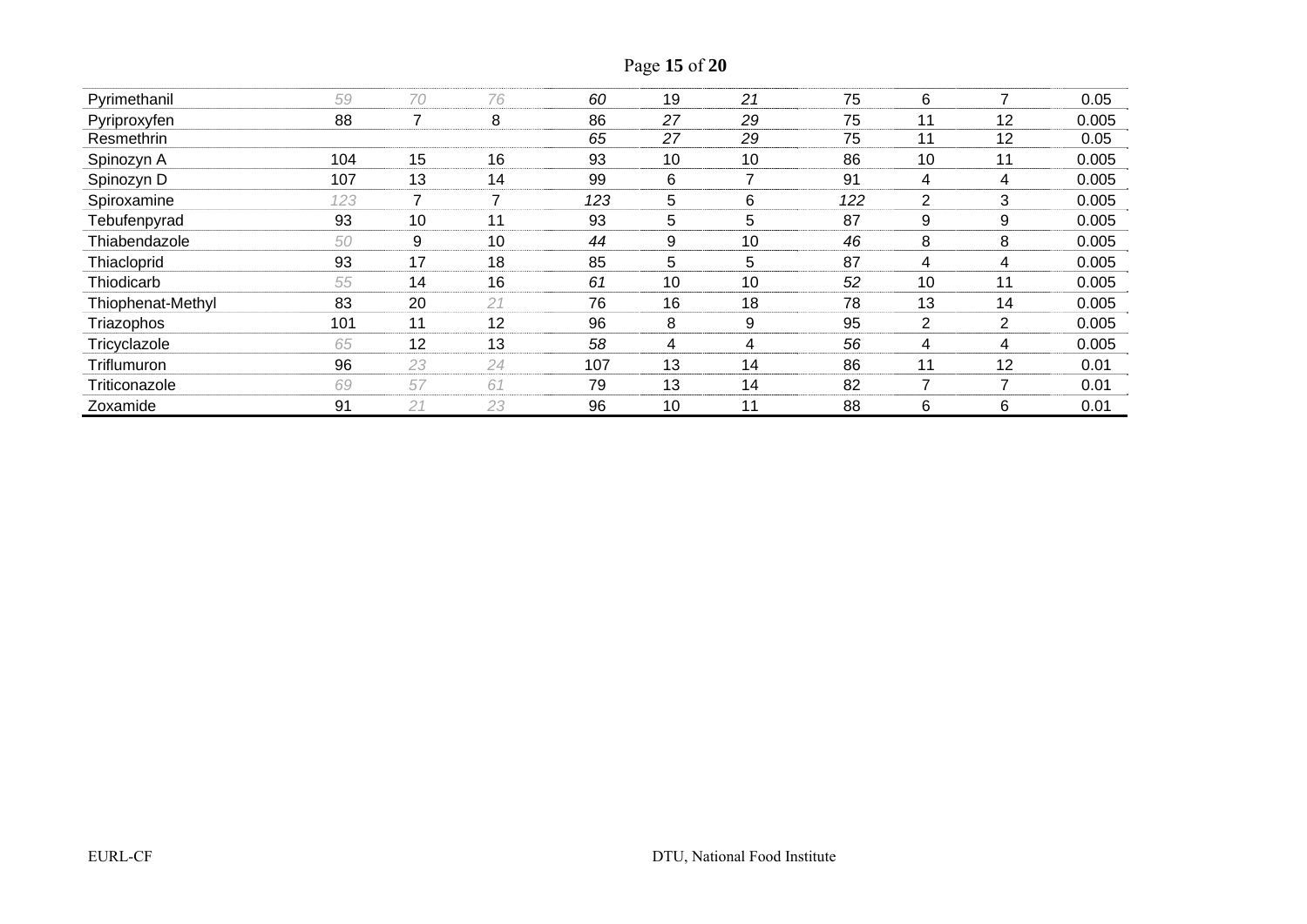## Page **16** of **20**

# Appendix 2b. Recoveries, repeatability (RSD<sub>r</sub>) and Limit of Quantification (LOQ) for pesticides validated on high-fat fish feed **(EFICO) using modified QuEChERS.**

*Numbers in italic is outside 70-120% recovery or above 20% RSD* 

|                        | Spike<br>level<br>mg/kg<br>0.005 |                |                                | Spike<br>level<br>mg/kg<br>0.01 |                |                                | Spike<br>level<br>mg/kg<br>0.05 |                 |                                |            |
|------------------------|----------------------------------|----------------|--------------------------------|---------------------------------|----------------|--------------------------------|---------------------------------|-----------------|--------------------------------|------------|
|                        | Recovery,<br>%                   | RSDr,<br>%     | <b>Combined</b><br>uncertainty | Recovery,<br>$\%$               | RSDr,<br>%     | <b>Combined</b><br>uncertainty | Recovery,<br>%                  | RSDr,<br>%      | <b>Combined</b><br>uncertainty | <b>LOQ</b> |
| Acetamiprid            | 97                               | 8              | 9                              | 104                             | 9              | 10                             | 100                             | 8               | 9                              | 0.005      |
| Aldicarb               | 108                              | 17             | 18                             | 107                             | 9              | 10                             | 109                             | $\overline{7}$  | 8                              | 0.005      |
| Aldicarb sulfon        | 105                              | 14             | 15                             | 112                             | 12             | 13                             | 107                             | 5               | 5                              | 0.005      |
| Azinphos ethyl         | 49                               | 39             | 43                             | 84                              | 30             | 33                             | 97                              | 13              | 14                             | 0.05       |
| <b>Bupirimate</b>      | 106                              | 4              | 5                              | 96                              | 5              | 6                              | 99                              | 5               | 5                              | 0.005      |
| Cadusafos              | 94                               | 8              | 9                              | 82                              | 6              | $\overline{7}$                 | 85                              | 3               | 3                              | 0.005      |
| Carbaryl               | 49                               | 120            | 130                            | 109                             | 31             | 34                             | 85                              | 9               | 10                             | 0.05       |
| Carbetamide            | 89                               | 15             | 17                             | 99                              | 9              | $\boldsymbol{9}$               | 115                             | $\overline{7}$  | 8                              | 0.005      |
| Carbofuran             | 130                              | $\overline{2}$ | $\overline{2}$                 | 122                             | 5              | 5                              | 125                             | $6\phantom{1}6$ | 6                              | 0.005      |
| Coumaphos              | 104                              | 8              | 9                              | 84                              | 5              | 6                              | 96                              | $\overline{7}$  | $\overline{7}$                 | 0.005      |
| Cymiazol               | 71                               | 79             | 85                             | 46                              | 113            | 122                            | 102                             | 5               | 5                              | 0.05       |
| <b>DEET</b>            | 109                              | 4              | 4                              | 106                             | $\overline{7}$ | $\overline{7}$                 | 113                             | 8               | 9                              | 0.005      |
| Demeton-S-methylsulfon | 105                              | $\overline{7}$ | $\overline{7}$                 | 103                             | 8              | 8                              | 97                              | 6               | 6                              | 0.005      |
| Desmethyl pirimicarb   | 97                               | $\overline{2}$ | $\overline{2}$                 | 99                              | $\overline{c}$ | $\overline{2}$                 | 90                              | 8               | 8                              | 0.005      |
| Dimethomorph           | 106                              | 11             | 12                             | 99                              | $\overline{7}$ | 8                              | 108                             | $\overline{7}$  | $\overline{7}$                 | 0.005      |
| Epoxiconazole          | 105                              | 10             | 11                             | 97                              | 6              | 6                              | 96                              | $\overline{7}$  | 8                              | 0.005      |
| Ethoprophos            | 105                              | 6              | 6                              | 96                              | 6              | $\overline{7}$                 | 99                              | 4               | 5                              | 0.005      |
| Fenamiphos             | 108                              | $\overline{4}$ | 4                              | 96                              | 5              | 6                              | 96                              | 8               | 9                              | 0.005      |
| Fenamiphos sulfoxide   | 86                               | 31             | 34                             | 78                              | 14             | 16                             | 77                              | 12              | 13                             | 0.01       |
| Fenamiphos sulphone    | 114                              | 14             | 15                             | 108                             | 6              | 6                              | 111                             | 8               | 9                              | 0.005      |
| Fenazaquin             | 69                               | 13             | 14                             | 41                              | 13             | 14                             | 46                              | 37              | 40                             |            |
| Fenoxycarb             | 104                              | 6              | $\overline{7}$                 | 87                              | 11             | 12                             | 95                              | $\overline{7}$  | $\overline{7}$                 | 0.005      |
| Fenthion               | 79                               | 38             | 41                             | 72                              | 31             | 33                             | 81                              | 19              | 21                             | 0.05       |
| Fenthion oxon          | 101                              | 15             | 16                             | 92                              | 19             | 21                             | 99                              | 8               | 9                              | 0.005      |
| Fenthion oxon-sulfon   | 94                               | 140            | 151                            | 71                              | 162            | 175                            | 96                              | 22              | 24                             |            |
| Fenthion oxon-sulfoxid | 86                               | $\overline{7}$ | 8                              | 86                              | 4              | 4                              | 83                              | 9               | 10                             | 0.005      |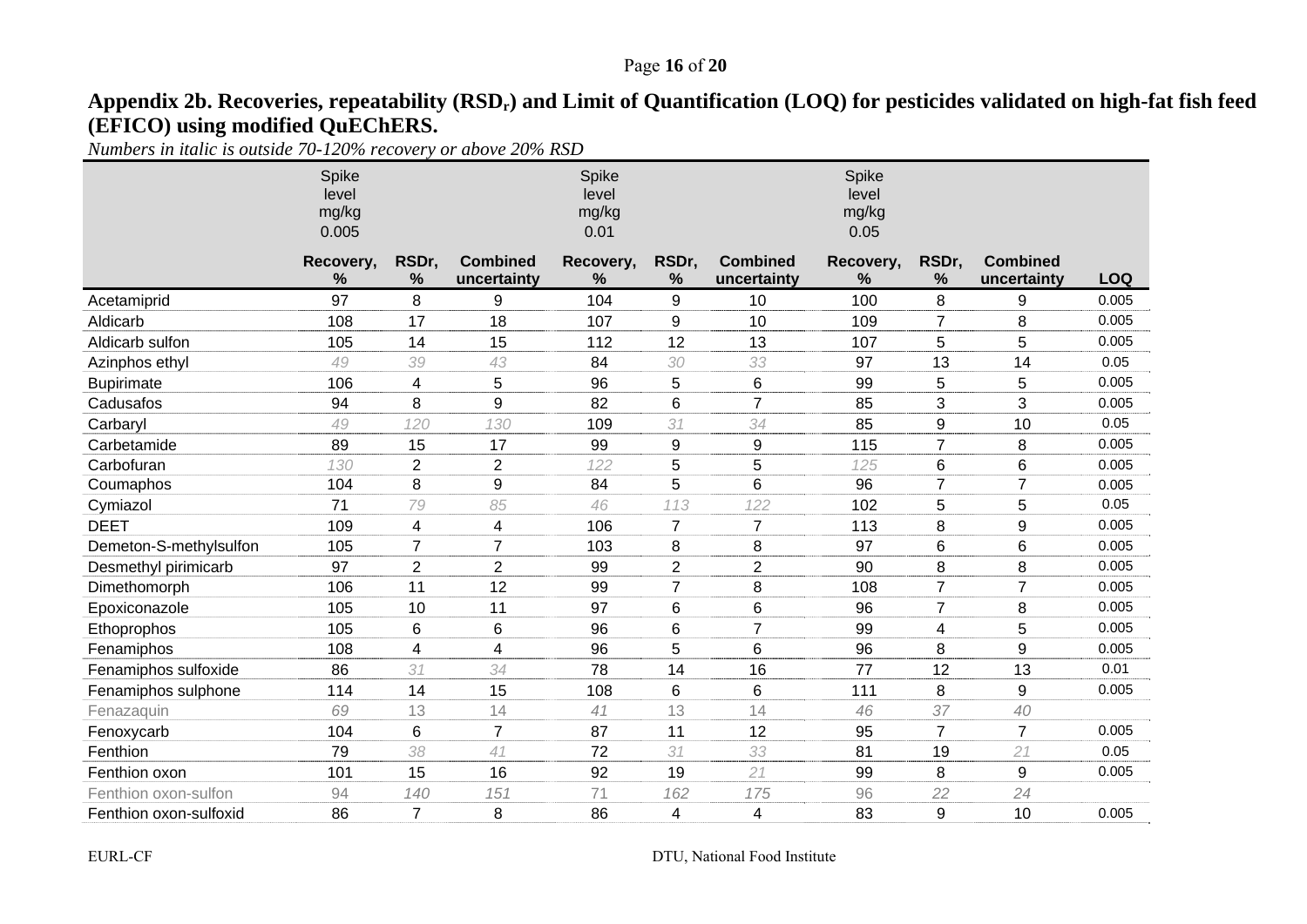Page **17** of **20**

| Fenthion sulfon         | 38  | 136                     | 146            | 21  | 128                     | 138             | 117 | 15              | 16             | 0.05  |
|-------------------------|-----|-------------------------|----------------|-----|-------------------------|-----------------|-----|-----------------|----------------|-------|
| Fenthion sulfoxid       | 108 | 12                      | 13             | 103 | 10                      | 11              | 106 | 9               | 10             | 0.005 |
| Flufenoxuron            | 85  | 35                      | 38             | 62  | 37                      | 40              | 57  | 34              | 36             |       |
| Flusilazole             | 97  | 9                       | 9              | 107 | 15                      | 16              | 105 | 6               | $\overline{7}$ | 0.005 |
| Hexythiazox             | 75  | 13                      | 14             | 46  | 22                      | 24              | 49  | 20              | 21             |       |
| Imazalil                | 111 | 42                      | 46             | 98  | 20                      | 22              | 94  | 12              | 13             | 0.01  |
| Imidacloprid            | 123 | 22                      | 24             | 89  | 30                      | 33              | 93  | 16              | 17             | 0.05  |
| Iprovalicarb            | 106 | 5                       | 6              | 109 | 8                       | 9               | 114 | 8               | 9              | 0.005 |
| Isoproturon             | 111 | $6\phantom{1}6$         | $\overline{7}$ | 100 | 6                       | 6               | 101 | $\overline{7}$  | $\overline{7}$ | 0.005 |
| Linuron                 | 117 | 32                      | 35             | 102 | 9                       | 10              | 113 | $\overline{7}$  | 8              | 0.01  |
| Lufenuron               | 111 | 19                      | 20             | 84  | 5                       | 6               | 75  | 19              | 20             | 0.005 |
| Malaoxon                | 110 | $\overline{2}$          | $\overline{2}$ | 109 | $\overline{\mathbf{4}}$ | 4               | 111 | $\overline{7}$  | $\overline{7}$ | 0.005 |
| Mepanipyrim             | 85  | 19                      | 21             | 57  | 10                      | 11              | 67  | 6               | $\overline{7}$ | 0.01  |
| Metalaxyl               | 111 | $6\phantom{1}$          | $\overline{7}$ | 100 | $6\phantom{1}6$         | $\overline{7}$  | 100 | $6\phantom{1}6$ | 6              | 0.005 |
| Methiocarb              | 101 | 17                      | 19             | 88  | 11                      | 12              | 97  | 9               | 9              | 0.005 |
| Methomyl                | 77  | 55                      | 60             | 99  | 42                      | 45              | 112 | 12              | 13             | 0.05  |
| Metribuzin              | 118 | 83                      | 90             | 132 | 38                      | 41              | 91  | 25              | 27             |       |
| Monocrotophos           | 83  | 28                      | 30             | 66  | 32                      | 34              | 87  | 15              | 16             | 0.05  |
| Oxadixyl                | 108 | 17                      | 18             | 107 | 9                       | 10              | 109 | $\overline{7}$  | 8              | 0.005 |
| Oxamyl                  | 93  | 37                      | 40             | 104 | 14                      | 16              | 94  | 12              | 13             | 0.01  |
| Paclobutrazole          | 94  | 19                      | 20             | 101 | 5                       | 6               | 97  | 9               | 10             | 0.005 |
| Paraoxon-methyl         | 183 | 21                      | 22             | 126 | 36                      | 39              | 85  | 55              | 60             |       |
| Phoxim                  | 85  | 20                      | 22             | 80  | 12                      | 13              | 91  | $\overline{7}$  | $\overline{7}$ | 0.005 |
| Pirimicarb              | 104 | $\overline{\mathbf{4}}$ | $\overline{4}$ | 100 | $\overline{2}$          | $\overline{2}$  | 96  | $\overline{7}$  | 8              | 0.005 |
| Pirimiphos-methyl       | 90  | 34                      | 37             | 41  | 31                      | 34              | 78  | 11              | 12             | 0.05  |
| Prothioconazole-desthio | 89  | $\overline{7}$          | 8              | 86  | $\overline{7}$          | 8               | 92  | 10              | 10             | 0.005 |
| Pyrazophos              | 107 | 9                       | 9              | 95  | 5                       | $6\phantom{1}6$ | 98  | 5               | 5              | 0.005 |
| Pyrimethanil            | 95  | 29                      | 31             | 69  | 14                      | 15              | 62  | 8               | 9              | 0.01  |
| Pyriproxyfen            | 73  | 11                      | 12             | 43  | 89                      | 97              | 50  | 37              | 40             |       |
| Resmethrin              | 74  | 46                      | 50             | 19  | 89                      | 97              | 50  | 37              | 40             |       |
| Spinozyn A              | 124 | 8                       | 9              | 119 | 9                       | 10              | 96  | 4               | 4              | 0.01  |
| Spinozyn D              | 130 | 31                      | 33             | 122 | 6                       | 6               | 108 | $\overline{7}$  | $\overline{7}$ | 0.01  |
| Spiroxamine             | 88  | $6\phantom{1}6$         | $\overline{7}$ | 116 | 7                       | $\overline{7}$  | 120 | $\overline{7}$  | 8              | 0.005 |
| Tebufenpyrad            | 84  | 11                      | 12             | 66  | 9                       | 10              | 73  | 8               | 9              | 0.005 |
| Thiabendazole           | 42  | 22                      | 24             | 43  | 13                      | 14              | 48  | 11              | 12             |       |
| Thiacloprid             | 117 | 6                       | $\overline{7}$ | 101 | 10                      | 11              | 97  | 6               | $\overline{7}$ | 0.005 |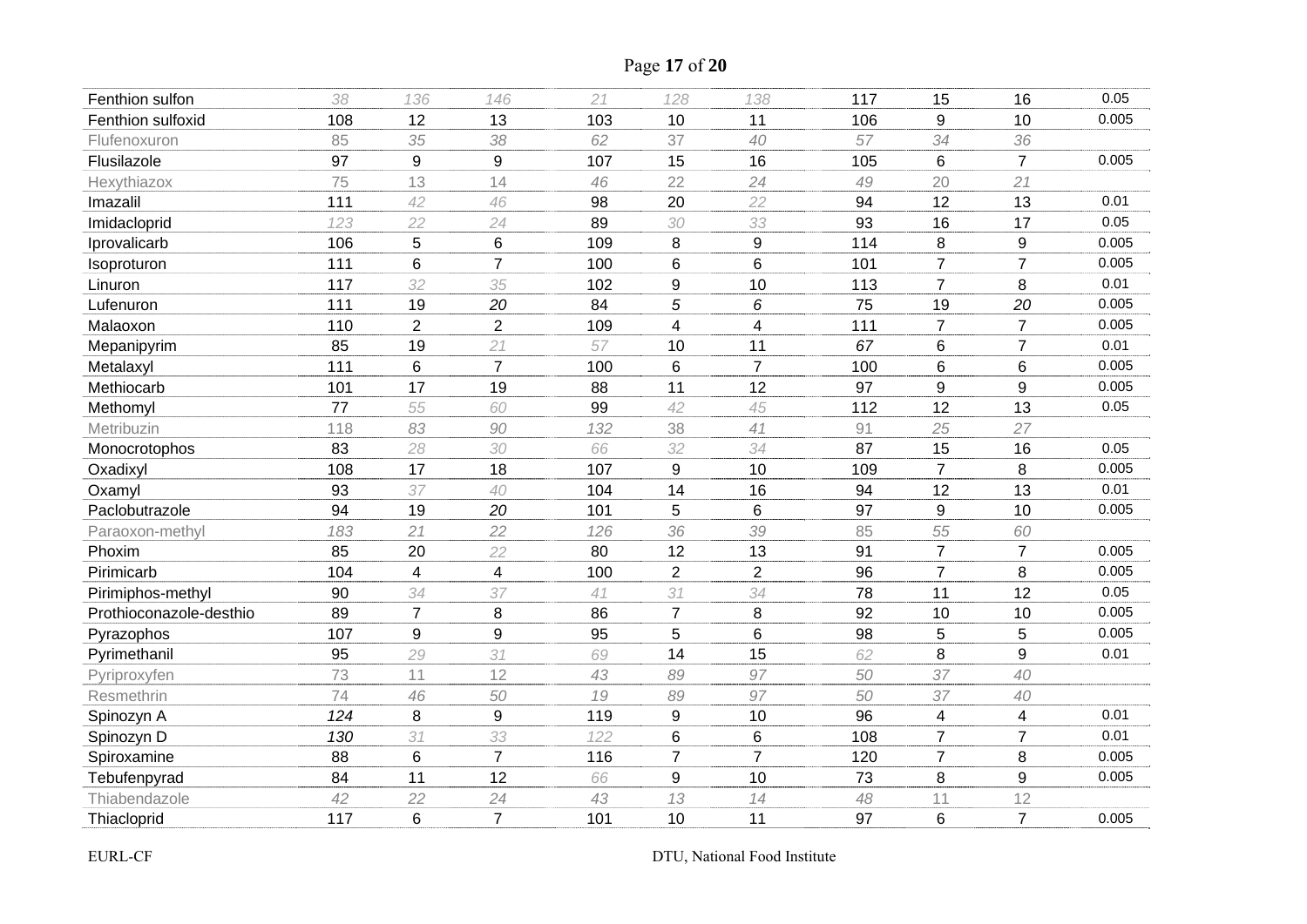Page **18** of **20**

| Thiodicarb        | 53  | 15 | 16  | 70  | 18  | 20  | 70  | 16 | 17 | 0.01  |
|-------------------|-----|----|-----|-----|-----|-----|-----|----|----|-------|
| Thiophenat-Methyl | 105 | 32 | 34  | 85  | 24  | 25  | 92  | 10 | 10 | 0.05  |
| Triazophos        | 107 |    |     | 102 |     |     | 104 |    |    | 0.005 |
| Tricyclazole      | 72  |    |     | 69  |     |     | 67  |    | 10 | 0.005 |
| Triflumuron       | 97  | 13 | 14  | 84  |     |     | 88  |    | 9  | 0.005 |
| Triticonazole     | 117 |    | 12  | 99  | 15  |     | 97  | 10 | 11 | 0.005 |
| Zoxamide          | 341 | 75 | 189 | 245 | 186 | 201 | 87  | 54 | 59 |       |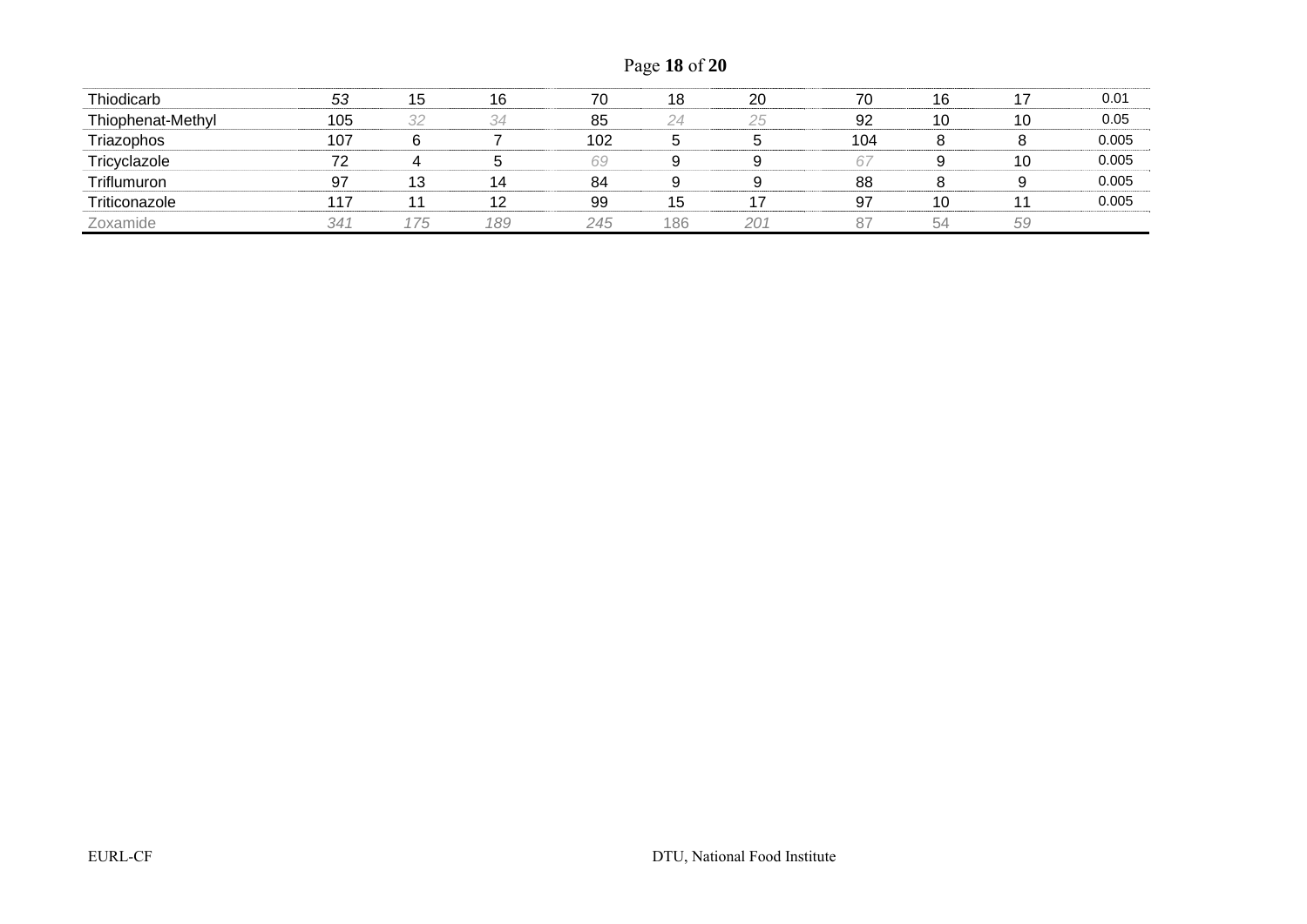#### Page **19** of **20 Appendix 3: Principles of the modified QuEChERS method for fish feed extraction**

# **Modified** QuEChERS for fish feed

Weigh 5 g  $(\pm 0.05 \text{ g})$  of homogenized feed into a 50 ml single use centrifuge tube (red cap). Add internal standard and/or spike standard (maximum 25 µl)

Add a ceramic homogenizer and 10 ml of cold water and shake briefly

Add 10 ml acetonitrile and shake mechanically for 1 min. (1. extraction)

Add the prepared mixture of 4 g MgSO4, 1 g NaCl, 1 g Na<sub>3</sub> citrate dihydrate and  $0.5$  g Na<sub>2</sub>H cirate sesquihydrate. Shake for a few seconds after each addition to prevent lumps.

Shake mechanically for 1 min. (2. Extraction with phase separation)

Centrifuge for 10 min at 4500 rpm

Transfer at least 8 ml of the extract to a 15 ml single use centrifuge tube and store in the freezer (-80˚C for 1 hour or over night. Centrifuge (should be cold 5°C) for 5 min. at 4500 rpm.

Transfer 6 ml of the cold extract to a 15 ml single use centrifuge tube containing **900 mg PSA** and **900 mg MgSO<sub>4</sub>** Close the tube and shake mechanically for 30 seconds.

Centrifuge for 5 min. at 4500 rpm

Activate the **EMR dSPE** with 5 ml and transfer supernatant solution into the tube and shake mechanically for 30 sec.

Centrifuge for 5 min. at 4500 rpm

Transfer supernatant solution into **Final-EMR** tube and shake for 30 sec.

Centrifuge for 5 min. at 4500 rpm

Transfer the extract (ca. 3 ml) to a 15 ml single use centrifuge tube. Add 40  $\mu$ l of 5% formic acid solution in acetonitrile  $(10 \text{ uI/ml extract})$ . Dilute the extract 1:1 with acetonitrile

Transfer the final extract into auto sampler vials and analyse by GC and LC.